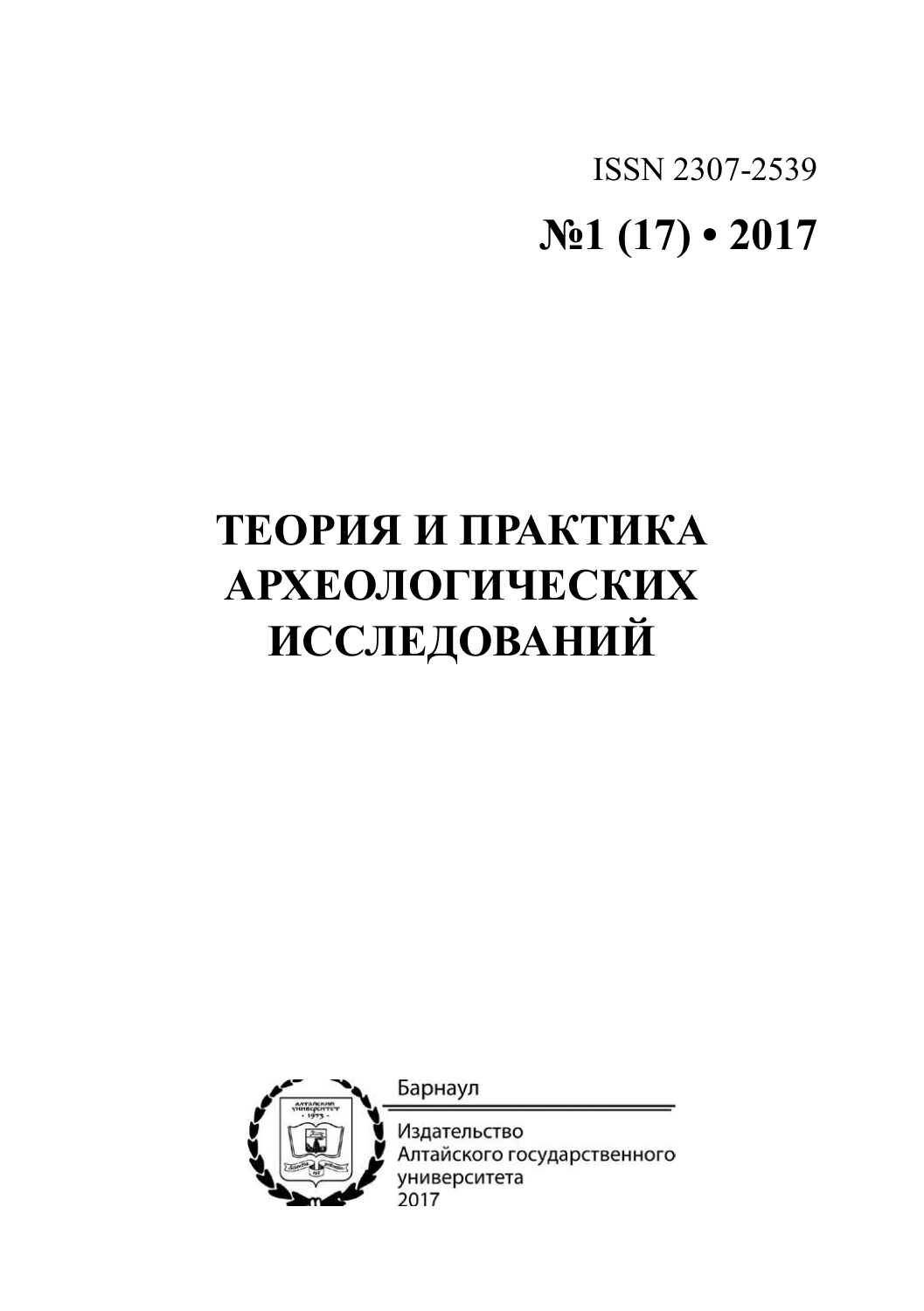| Главный редактор:                                                                                                                                                                                                                                                                                                                                                                                                                                                                                   | Журнал основан в 2005 г.                                                                                                                                  |
|-----------------------------------------------------------------------------------------------------------------------------------------------------------------------------------------------------------------------------------------------------------------------------------------------------------------------------------------------------------------------------------------------------------------------------------------------------------------------------------------------------|-----------------------------------------------------------------------------------------------------------------------------------------------------------|
| А.А. Тишкин, д-р ист. наук, профессор                                                                                                                                                                                                                                                                                                                                                                                                                                                               | С 2016 г. выходит 4 раза в год                                                                                                                            |
| Редакционная коллегия:<br>В.В. Горбунов (зам. главного редактора),<br>д-р ист. наук, доцент;<br>С.П. Грушин, д-р ист. наук, доцент;<br>Н.Н. Крадин, д-р ист. наук, чл.-кор. РАН;<br>А.И. Кривошапкин, д-р ист. наук, профессор;<br>А.Л. Кунгуров, канд. ист. наук, доцент;<br>Д.В. Папин (отв. секретарь), канд. ист. наук;<br>Н.Н. Серегин (отв. секретарь), канд. ист. наук;<br>С.С. Тур, канд. ист. наук;<br>А.В. Харинский, д-р ист. наук, профессор;<br>Ю.С. Худяков, д-р ист. наук, профессор | Учредителем издания является<br>Алтайский государственный<br>университет                                                                                  |
| Редакционный совет журнала:                                                                                                                                                                                                                                                                                                                                                                                                                                                                         |                                                                                                                                                           |
| Ю.Ф. Кирюшин (председатель), д-р ист. наук,<br>профессор (Россия);<br>Д.Д. Андерсон, Ph.D., профессор<br>(Великобритания);<br>А. Бейсенов, канд. ист. наук (Казахстан);<br>У. Бросседер, Ph.D. (Германия);<br>А.П. Деревянко, д-р ист. наук, профессор,<br>академик РАН (Россия);<br>Е.Г. Дэвлет, д-р ист. наук (Россия);<br>И. Фодор, д-р археологии, профессор                                                                                                                                    | Утвержден к печати Объединенным<br>научно-техническим советом АГУ                                                                                         |
| (Венгрия);<br>И.В. Ковтун, д-р ист. наук (Россия);<br>Л.С. Марсадолов, д-р культурологии (Россия);<br>Д.Г. Савинов, д-р ист. наук, профессор<br>(Россия);<br>А.Г. Ситдиков, д-р ист. наук (Россия);<br>Т. Шу, профессор (Япония);<br>Л. Чжан, Ph.D., профессор (Китай);<br>Т.А. Чикишева, д-р ист. наук (Россия);                                                                                                                                                                                   | Все права защищены.<br>Ни одна из частей журнала либо<br>издание в целом не могут быть<br>перепечатаны без письменного<br>разрешения авторов или издателя |
| М.В. Шуньков, д-р ист. наук, чл.-кор. РАН<br>(Россия);<br>Д. Эрдэнэбаатар, канд. ист. наук, профессор<br>(Монголия)                                                                                                                                                                                                                                                                                                                                                                                 | Печатное издание «Теория и практи-<br>ка археологических исследований»<br>© Алтайский государственный уни-<br>верситет, 2005-2017.                        |
| Адрес: 656049, Барнаул, пр-т Ленина, 61,<br>каб. 211, телефон: 8 (3852) 291-256.<br>E-mail: tishkin210@mail.ru                                                                                                                                                                                                                                                                                                                                                                                      | Зарегистрировано Комитетом РФ<br>по печати. Свидетельство<br>о регистрации ПИ №ФС 77-65056.<br>Дата регистрации 10.03.2016.                               |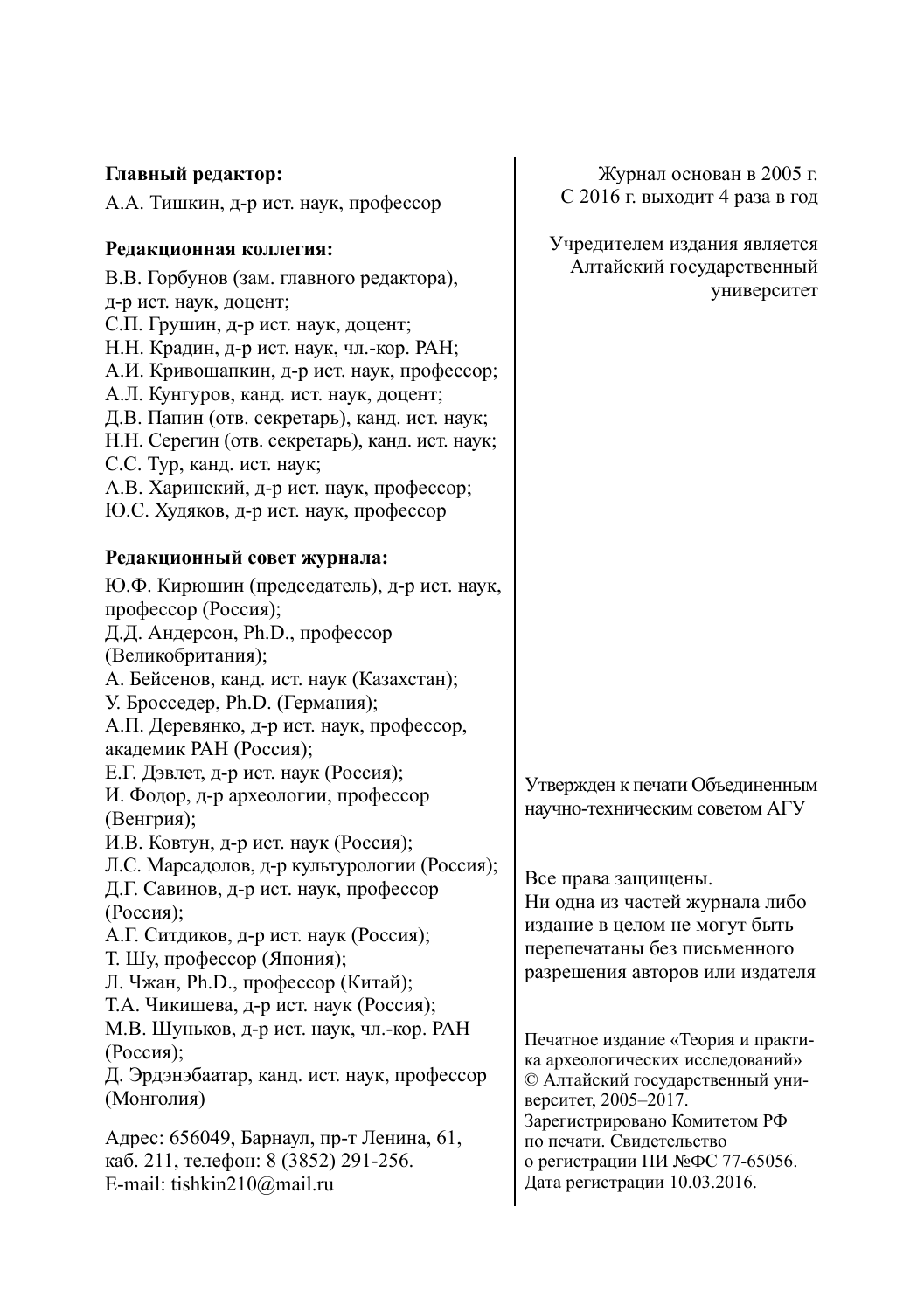# ISSN 2307-2539 **№1 (17) • 2017**

# **THEORY AND PRACTICE OF ARCHAEOLOGICAL RESEARCH**

**Barnaul** 



Altai State **University Press** 2017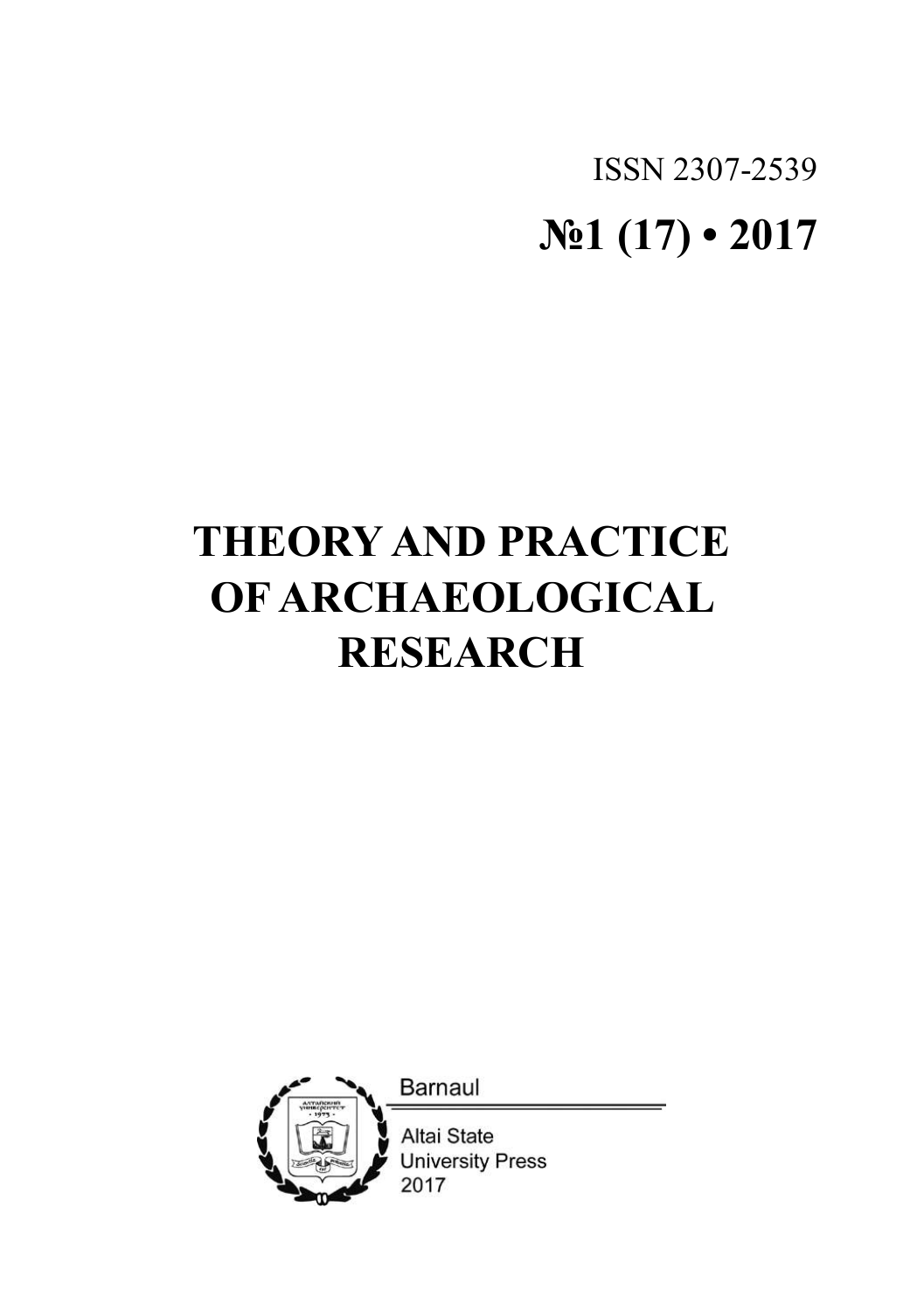## **Editor in chief:**

A.A. Tishkin, Doctor of History, Professor

## **Editorial staff:**

V.V. Gorbunov (Deputy Editor in Chief), Doctor of History, Associate Professor; S.P. Grushin, Doctor of History, Associate Professor; N.N. Kradin, Doctor of History, Corresponding Member, Russian Academy of Sciences; A.I. Krivoshapkin, Doctor of History, Professor; A.L. Kungurov, Candidate of History; D.V. Papin (Assistant Editor), Candidate of History; N.N. Seregin (Assistant Editor), Candidate of History; S.S. Tur, Candidate of History; A.V. Kharinsky, Doctor of History, Professor; J.S. Khudyakov, Doctor of History, Professor **Associate editors:** J.F. Kiryushin (Chairperson), Doctor of History, Professor (Russia); D.D. Anderson, Ph.D, Professor (Great Britain);

A. Beisenov, Candidate of History (Kazakhstan);

U. Brosseder, Ph.D. (Germany);

A.P. Derevianko, Doctor of History Academi-

cian, Russian Academy of Science (Russia);

E.G. Devlet, Doctor of History (Russia);

I. Fodor, Doctor of Archaeology,

Professor (Hungary);

I.V. Kovtun, Doctor of History (Russia);

L.S. Marsadolov, Doctor of Culturology (Russia);

D.G. Savinov, Doctor of History (Russia);

A.G. Sitdikov, Doctor of History (Russia);

T. Shu, Professor (Japan);

L. Zhang, Ph.D, Professor (China);

T.A. Chikisheva, Doctor of History (Russia); M.V. Shunkov, Doctor of History, Corresponding Member, Russian Academy of Sciences (Russia);

D. Erdenebaatar, Candidate of History, Professor (Mongolia)

Address: office 211, Lenin av., 61, Barnaul, 656049, Russia, tel.: (3852) 291-256. E-mail: tishkin210@mail.ru

The journal was founded in 2005. Since 2016 the journal has been published 4 times a year.

> The founder of the journal is Altai State University

Approved for publication by the Joint Scientific and Technical Сouncil of Altai State University

All rights reserved. No publication in whole or in part may be reproduced without the written permission of the authors or the publisher

Print Edition of "The Theory and Practice of Archaeological Research"

© Altai State University, 2005–2017.

Registered with the RF Committee on Printing. Registration certificate PI №FS 77-65056. Registration date 10.03.2016.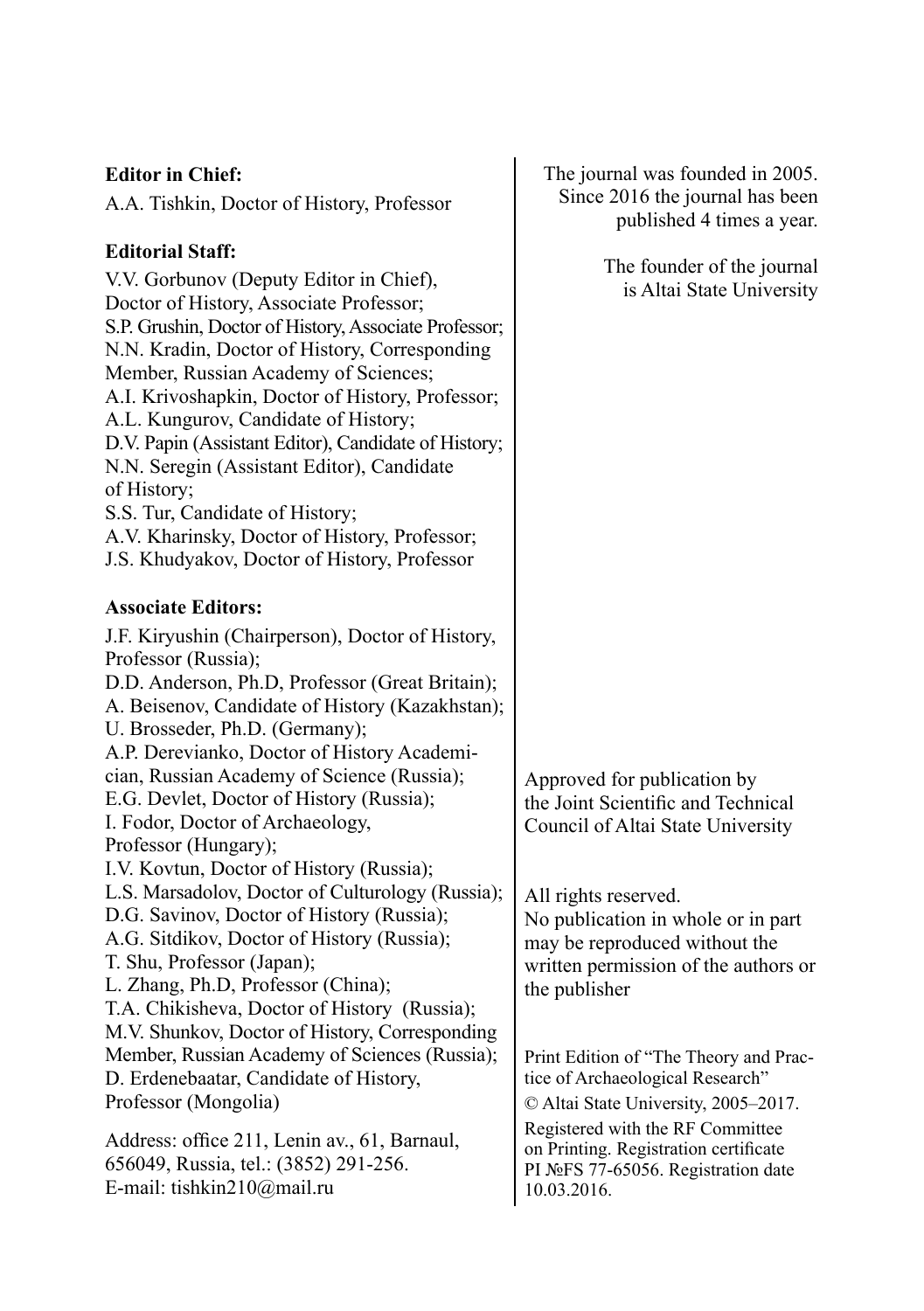## **СОДЕРЖАНИЕ**

## **РЕЗУЛЬТАТЫ ИЗУЧЕНИЯ МАТЕРИАЛОВ АРХЕОЛОГИЧЕСКИХ ИССЛЕДОВАНИЙ**

| Мыльников В.П. Угловая вязка бревен срубов скифского времени на Алтае        |  |
|------------------------------------------------------------------------------|--|
| <b>Папин Д.В., Редников А.А., Федорук А.С., Фролов Я.В.</b> Городище Пикет – |  |
| памятник переходного времени от бронзового века к железному                  |  |
| Серёгин Н.Н. Одиночные захоронения лошадей в обрядовой практике              |  |
| Ситников С.М., Гельмель Ю.И. Некоторые итоги исследования поселения          |  |
| Соёнов В.И., Константинов Н.А. Бронзовый сосуд-ковш                          |  |
| для сакральных напитков из долины Кадрина (Центральный Алтай)  62            |  |
| Степанова Н.Ф., Фролов Я.В. Керамика с поселений раннего железного века      |  |
| Ткачёв А.А. Керамический комплекс могильника Майтан как отражение            |  |

## **ИСПОЛЬЗОВАНИЕ ЕСТЕСТВЕННО-НАУЧНЫХ МЕТОДОВ В АРХЕОЛОГИЧЕСКИХ ИССЛЕДОВАНИЯХ**

| Бобров В.В., Боброва Л.Ю., Савельева А.С. Медно-бронзовые котлы скифского         |  |
|-----------------------------------------------------------------------------------|--|
|                                                                                   |  |
| Tishkin A.A. Metallic artifacts of arjan-mayemir period from the Altai territory: |  |
| X-ray fluorescence analysis, cultural and chronological attribution 223           |  |

## **зарубежная археология**

| Гирченко Е.А. Исследование неолитической керамики КНР                                                                                       |  |
|---------------------------------------------------------------------------------------------------------------------------------------------|--|
|                                                                                                                                             |  |
| Гладышев С.А., Табарев А.В. Некоторые проблемы изучения микропластинчатого<br>расщепления в раннем верхнем палеолите Северной Монголии  154 |  |
| Табарев А.В., Гаврилина Т.А. Истоки погребальных традиций древних культур                                                                   |  |
|                                                                                                                                             |  |
|                                                                                                                                             |  |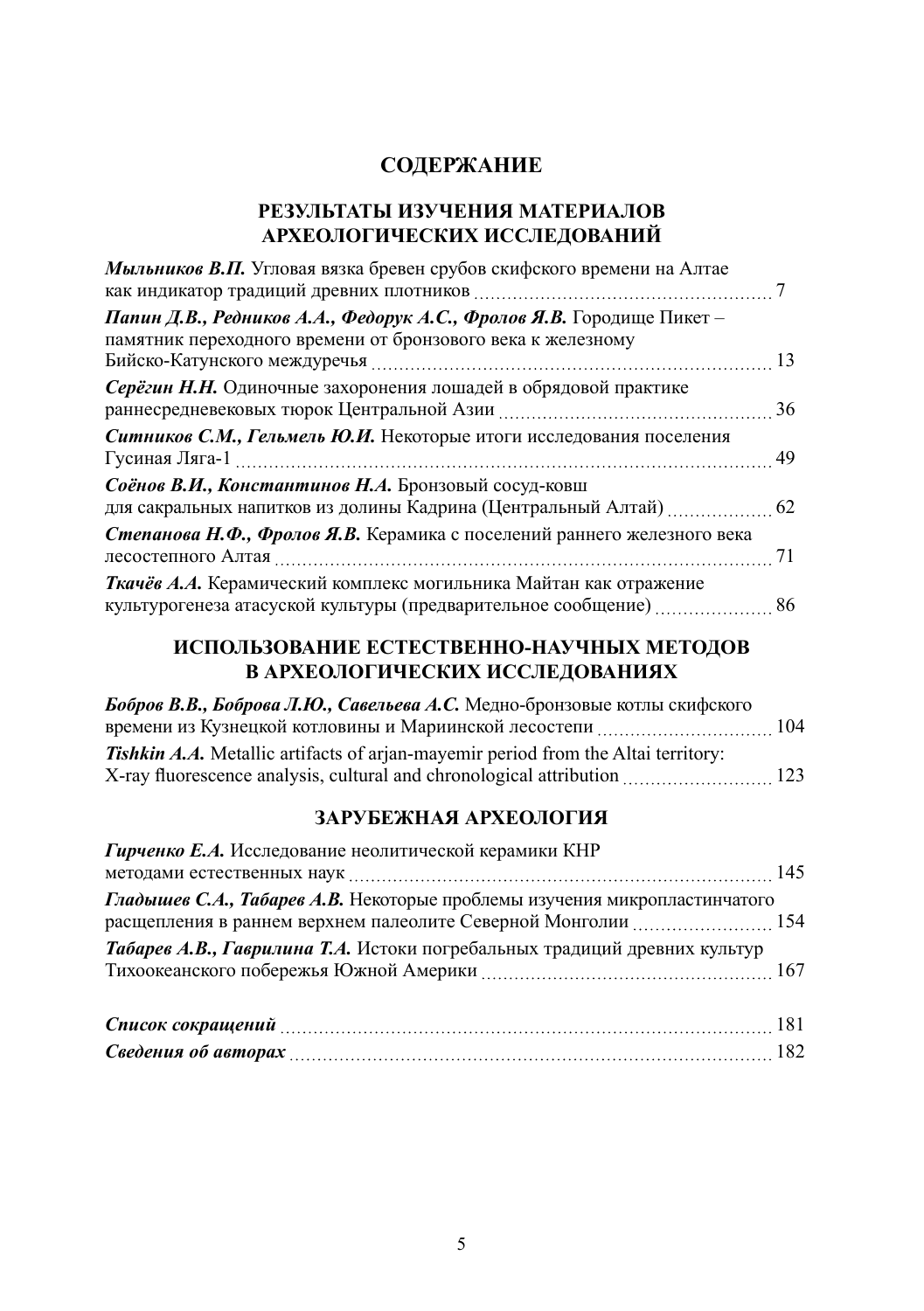*Altai State University, Barnaul, Russia*

# **Metallic artifacts of Arjan-mayemir period from the Altai territory: X-ray fluorescence analysis, cultural and chronologicalattribution\***

At present, the Russian archaeologists' task is a more intensive study of the materials that have been accumulated earlier. Modern methods of natural science are used to achieve this objective. These methods are intended to provide the necessary volume of objective information to verify the earlier conclusions, concepts and assumptions, as well as to reach a new level of research activity. The determining of the chemical composition of metal finds is particularly important in this process. The data acquired from the field where the work has not been carried out at all or it has been accomplished fragmentally are of remarkable value. The author of the article scheduled and sequentially executed the program of study of Arjan-mayemir archaeological finds (end of  $IX - 2-3$  quarters of the VI century BC.) that have been studied with the help of X-ray fluorescence spectrometer  $\hat{A}$  LPHA SERIES<sup>TM</sup> (Alpha-2000, USA), which is available at the Department of archaeology, ethnography and museology of Altai State University. Published results are based on research, which was based on archaeological finds stored in the Museum of Archaeology and Ethnography of the Altai State University (Barnaul). The most representative is the collection obtained during the excavation of the monument Elekmonar-II. Moreover the ancient objects of archaeological sites such as Bijkye, Boytygem-II and Tytkesken-VI were also involved. All of them show different stages of development of Biyken archaeological culture. An incomplete set of elements of horse equipment is used as a comparative material from the museum which reflects another tradition within the designated chronological period. Artifacts from location Gilevsky Bridge also refer to Mayemir (Mayemer) culture.

*Key words:* Altai, Arjan-mayemir time, X-ray fluorescence analysis, spectrometer, museum, tools, items of arms, jewelry, items of clothing, horse gear. **DOI:** 10.14258/tpai(2017)1(17).-09

#### *Introduction*

At present, the Russian archaeologists' task is the intensive study of a significant amount of material that has been already accumulated. The modern methods of natural science are used for this purpose. They are aimed at the supplying of the necessary volume of objective information in order to verify the earlier conclusions, concepts and assumptions, as well as achieving a new level of research activity. In this process, the determining of the chemical composition of metal finds is especially important. The data acquired in the spheres where the work was not carried out at all or has been implemented fragmentally are of particular value. The author of the article has planned and has been consistently performing the program of study of metal items from Arjan-mayemir time (end of  $IX - 2-3$  quarters of the VI century BC.). These ancient finds were obtained during the excavation of archaeological sites in the mountains and foothills of the Altai territory.

<sup>\*</sup> Исследование выполнено при финансовой поддержке гранта Правительства РФ (Постановление №220), полученного ФГБОУ ВО «Алтайский государственный университет», договор №14.Z50.31.0010, проект «Древнейшее заселение Сибири: формирование и динамика культур на территории Северной Азии», а также в рамках реализации государственного задания Алтайского государственного университета (проект №33.867.2017/ПЧ, «Реконструкции технологических приемов и методов производств древних обществ Северной Азии»).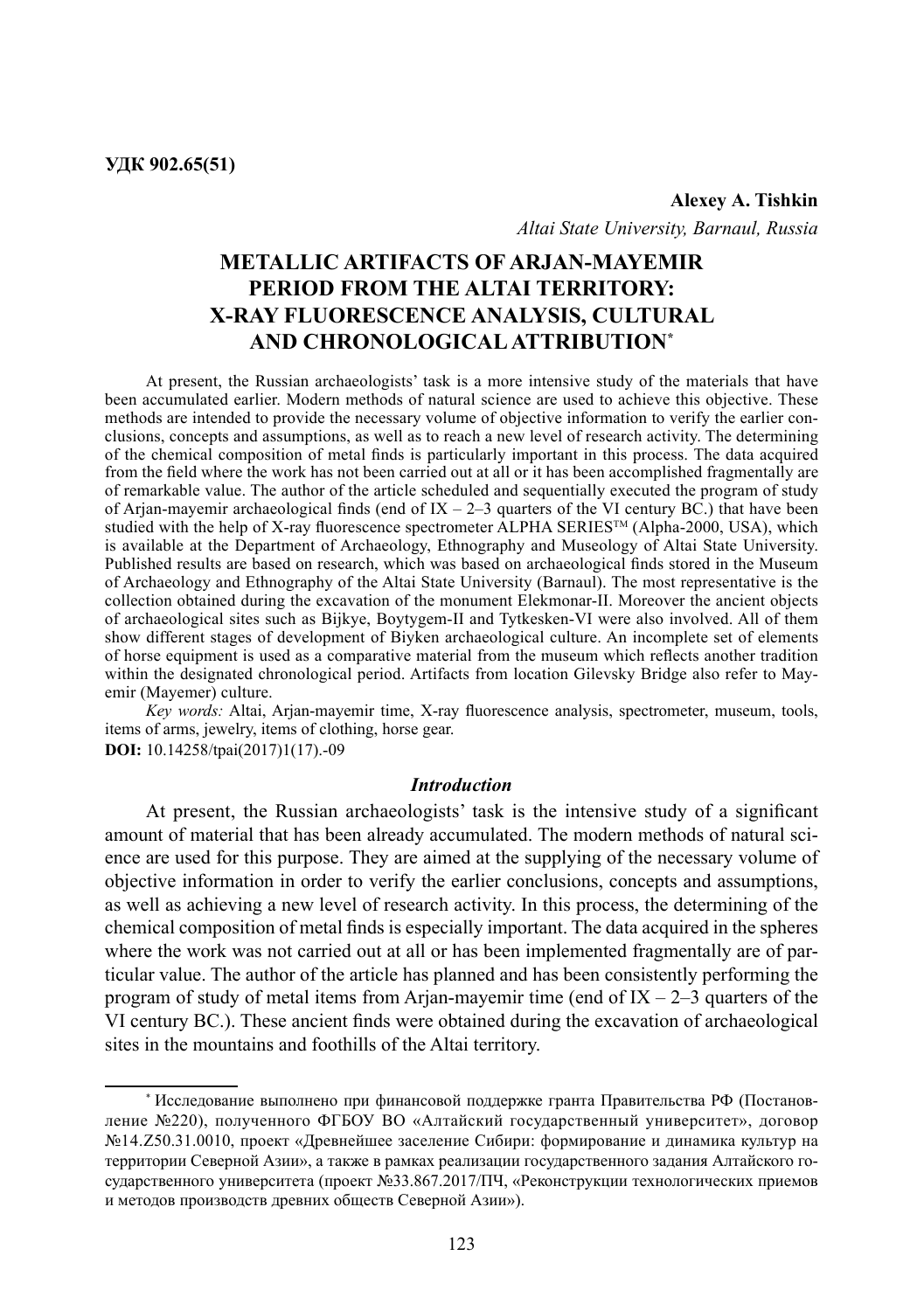#### *Materials and methods*

Scientific research results published in the paper are based on the study of archaeological finds preserved in the Museum of Archaeology and Ethnography of Altai the Altai State University (Barnaul, Russia). The most representative collection was obtained during the excavation of the memorial Elekmonar-II by N. Stepanova. These materials have been published and received interpretation [Stepanova, 1996; Kiriushin, Tishkin, 1997, p. 40, 43–62, 65, 68–76, 78–80, etc.; Shulga, 2008, p. 170–171; Tishkin, 2011, p. 279–283, Fig. 2.-2, 30, 40, 42–45; Fig. 3.-5–7, 9, 12–16, 49; Fig. 4; Fig. 6.-2–5; etc.]. In addition, there was a research of other ancient objects from such archaeological sites as Bijkye [Tishkin, 1996], Boytygem-II [Abdulganeev, 1994] and Tytkesken-VI [Kiriushin, Tishkin, 1997, p. 38–48, Fig. 9–12; Kiriushin, Tishkin, Matrenin, 2011, p. 97–104]. All of them exemplify different stages of the development of Biyken archaeological culture of the Altai territory [Tishkin, 2007a, p. 94–97; 2007b, p. 146–158; 2011, р. 277–286; etc.].

Metal objects were studied in this museum with a portable X-ray fluorescence spectrometer ALPHA SERIESTM Alpha-2000 (USA), which is available at the Department of Archaeology, Ethnography and museology of the Altai State University. The description of the device, of the method and of the implemented approach is presented in recently published monographs [Tishkin, Seregin, 2011, p. 61–65]. About use of a X-ray fluorescent method in archaeological researches many scientific works both foreign are written [Kearns, Martinón-Torres, Rehren, 2010; Steven Shackley, 2012; Shugar, 2013; Orfanou, Rehren, 2014; etc.], and the Russian experts.

An incomplete set of elements of horse equipment from the location Gilevsky Bridge was used as a comparative material [Tishkin, 1998, p. 79–81, 87–88, Fig. 1–2], which reflects another tradition within this chronological period. These products refer to Mayemir (Mayemer) culture [Tishkin, 2003, p. 165–166] and are also stored in the Museum of Archaeology and Ethnography of Altai the Altai State University. It should be mentioned that X-ray fluorescence analysis of the samples from these findings was previously made by S.V. Khavrin [2008, p. 176]. It was carried out in the Laboratory of scientific and technical expertise of the State Hermitage. Our results presented in this article were obtained directly from the study of these ancient items, and the spectrometer testing was carried out in different parts of the objects. In the mentioned paper by S.V. Khavrin [2008, p. 177] the preliminary determination of the chemical composition of three findings from the memorial Elekmonar-II (buckle, hook, knife) is presented. This article offers complete conclusions concerning metal objects of this archaeological complex.

The research conducted by now offers the opportunity to relate the studied objects with developed cultural and chronological scheme of the ancient history of the Altai territory [Tishkin, 2007a, p. 236]. Archaeological items of Biyken culture were mainly found in the excavated mounds and are represented by different categories (tools, weapons, horse gear, jewelry, etc.). Their fixed characteristics are presented according to their functional usage. The main focus will be placed on the X-ray fluorescence analysis, which was performed for the first time for most of these artifacts.

### *Results and discussion*

*Tools.* First there was a comprehensive study of the bronze knife (Fig. 1.-*1;* Fig. 2.-*1*) found in the memorial Bijkye [Tishkin, 1996, p. 22]. The item is fairly massive, with an arcuate butt which length is 18,5 cm. The handle is separated from the blade with the blade's heel;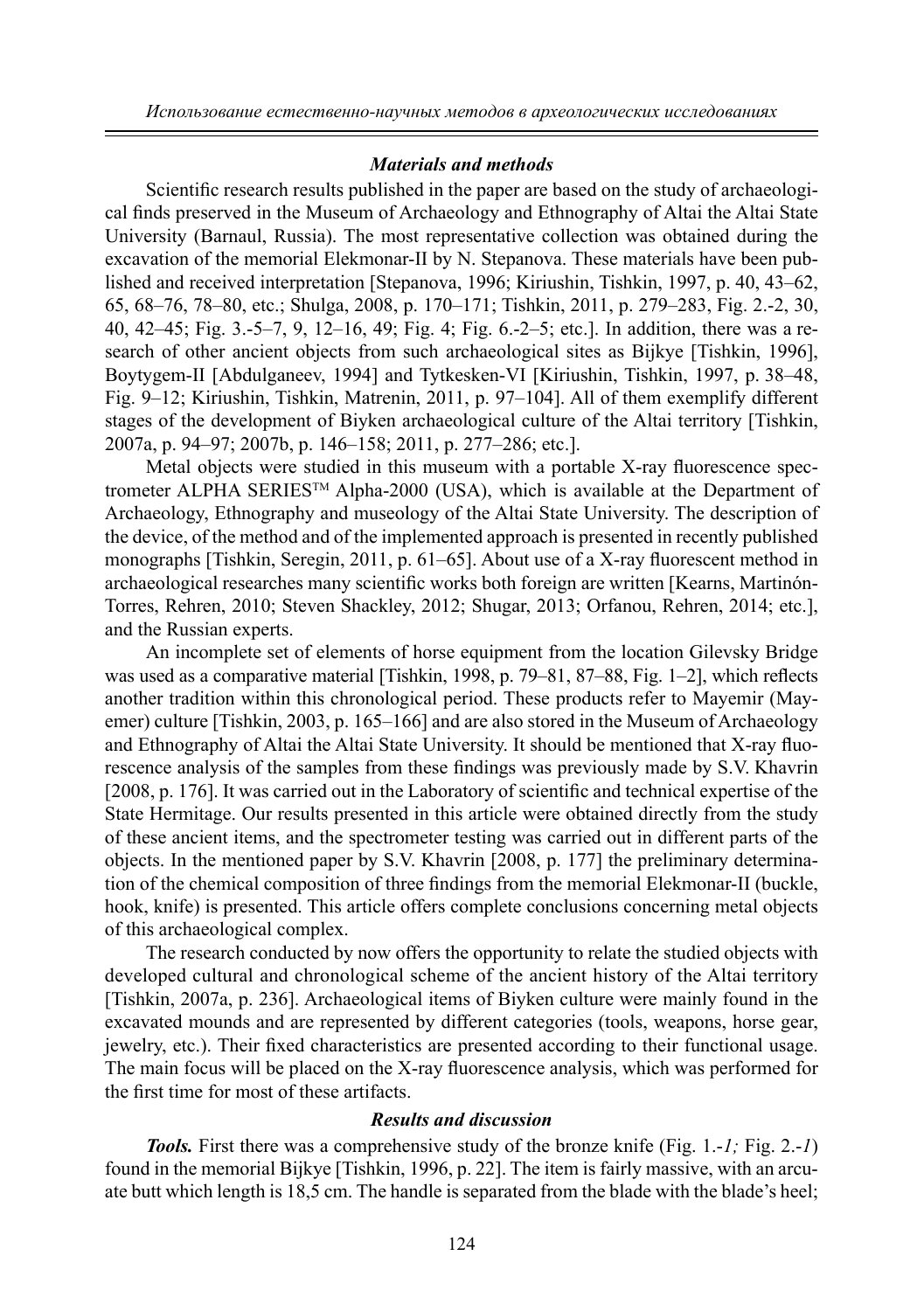the handle is widening to the top and has a vertical protrusion on one side serving almost at right angle to the plane of the blade. The item was cast in the two-side mold, as evidenced by traces of casting seam on the handle, rim and butt. The blade was sharpened. The blade has a recess or groove on one side, its width is up to 0,65 cm. Bevel butt has segment editing. The knife has a curved form.



Fig. 1. Metallic artifacts of Arjan-mayemir period from monuments of Altay: *1* – Biyke; *2–13, 16–17* – Elekmonar-II; *14–15* – Tytkesken-VI

First X-ray fluorescence spectrometer results were obtained during the study of piecemeal structure in the center of the blade covered with a thick patina. They were as follows: Cu (copper) – 88,94%; Sn (tin) – 6,09%; As (arsenic) – 3,34%; Sb (antimony) – 0,74%; Ni (nickel) – 0,51%; Pb (lead) – 0,22%; Bi (bismuth) – 0,16%. Then it was tested the place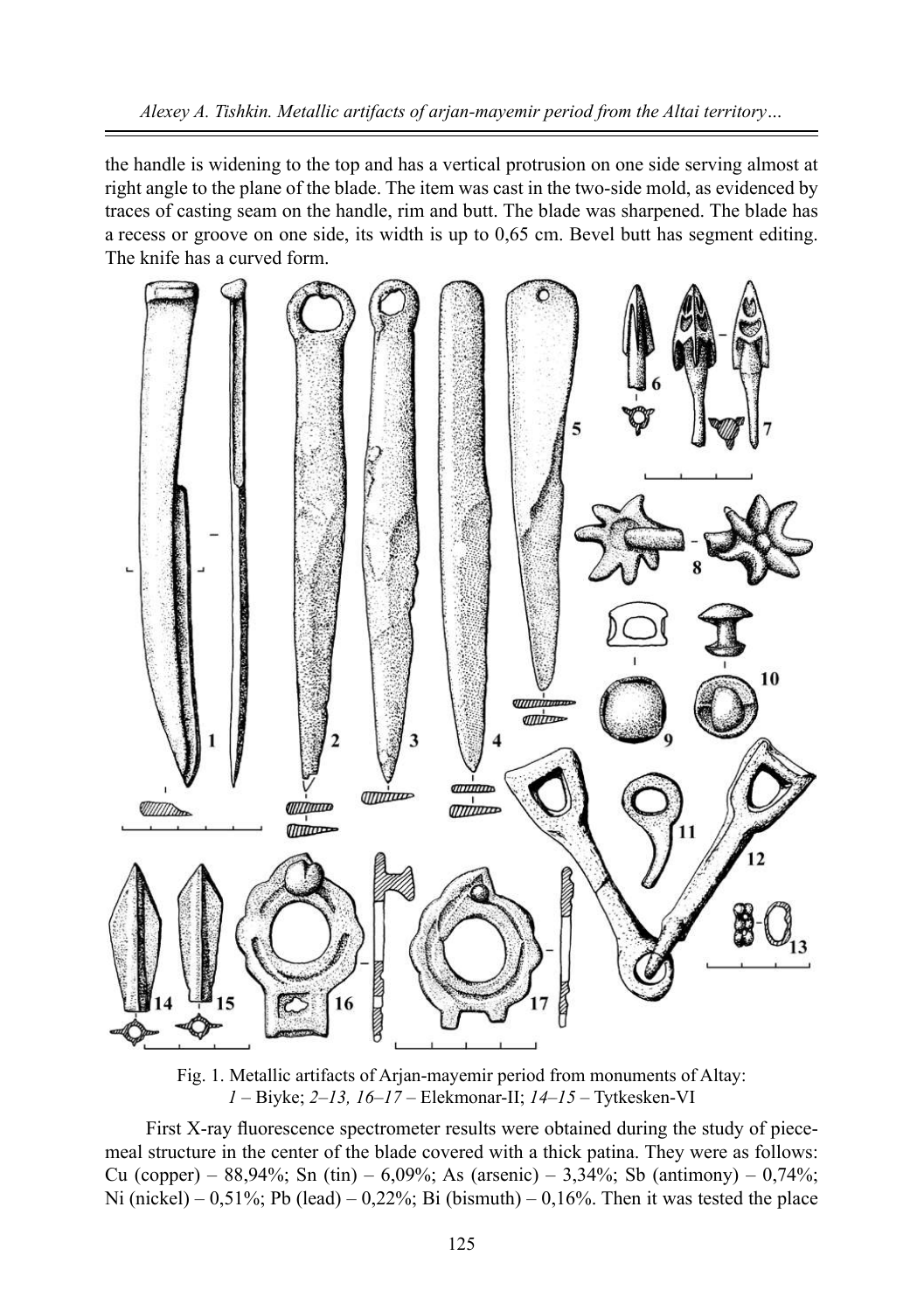where formerly the scientist from the Institute of Archaeology (The Russian Academy of Science) took samples for spectral analysis:  $Cu - 89.9\%$ ;  $Sn - 6.75\%$ ;  $As - 2.24\%$ ;  $Ni - 0.52\%$ ; Fe (iron) –  $0.33\%$ ; Pb –  $0.26\%$ . The next stage of the research involved the study of a small portion of the butt, which was neatly cleaned from the oxides by mechanical means\* . The figures from real metal surface were obtained:  $Cu - 90,28\%$ ; Sn  $- 6,52\%$ ; As  $- 1,51\%$ ; Sb – 0,69%; Ni – 0,61%; Pb – 0,3%; Fe – 0,09%. For such object as a knife, it is important to check the composition of the alloy of its working part. Therefore tip of the blade purified from the patina was tested:  $Cu - 90,97\%$ ; Sn – 5,7%; As – 2,58%; Ni – 0,52%; Pb – 0,23%. The complex of available data suggests that the object is made of bronze. The basis of the alloy is copper with natural (ore) impurities (arsenic, antimony, nickel, etc.). Fixed amount of tin is an artificial additive, used to enhance the quality of the tool.

Among the findings, similar to Biyken knife, there is also a similar bronze object from Bolsherechensk culture BE-XIV burial [Gryaznov, 1956, p. 71, tab. XXI.-19]. There are also a number of common features with the same subject from the nearest memorial Ust-Kuyum [Marsadolov, 1981, p. 21, Fig. 4]. Knives like biyken knife are common for the ancient cultures, located to the east and south-east of the Mountain Altai. Time of their appearance is determined by the end of the Late Bronze Age [Chlenova, 1967, p. 166–180, Tab. 37; 1972, Tab. 72, 86]. The western border of fixing such findings is the territory of modern Kazakhstan [Steppe zone ..., 1992, p. 142, 145, Tab. 56]. The knives discovered there are dated within the VIII – the beginning of the VI BC. In order to establish the chronology of existence of biyken knife it is necessary to consider not only the existing range of analogies. The archaic design should also be considered as well as the fact that this product was found in the mound №2, which is one of the earliest burials in Bijkye complex. Therefore, the period of its manufacture and use was defined within the framework of VIII–VII centuries BC, which is consistent with the lifetime of Late Karasukh and Karasukh-Tagar forms of bronze knives [Kiriushin, Tishkin, 1997, p. 77]. Later refined dating (2nd half VIII – 1st half of VII century BC) is reflected in reference to the stages of the development of Biyken archaeological culture [Tishkin, 2007b, Fig. 3].

Next it was studied a series of metal knives (Fig. 1.-*2–5*; Fig. 2.-*2–5*) which comes from the specified monument Elekmonar-II [Stepanova, 1996, p. 56, 64, 67, Fig. 6.-1–4] and differs from previous findings from Bijkye. These metal objects were investigated as follows. First the surface covered with patina was tested, then one of the segments was mechanically cleaned of oxides and finally the alloy itself was studied. The results of X-ray fluorescence analysis of the objects are presented in this order, and they are as follows.

Plate blade with a relatively large ringed pommel and a length of 14,6 cm (Fig. 1.-*2*; Fig. 2.-*3*):

1) Cu – 59,03%; Sn – 37,62%; Pb – 1,43%; As – 1,01%; Fe – 0,75%; Bi – 0,15%;

2) Cu – 57,17%; Sn – 41%; Pb – 0,96%; As – 0,51%; Fe – 0,36%.

Plate blade with a small ringed pommel with 14,6 cm in length (Fig. 1.-*3*; Fig. 2.-*2*):

1) Cu – 59,02%; Sn – 37,49%; Pb – 1,64%; As – 1,25%; Fe – 0,53%; Ni – 0,07%;

2) Cu – 59,11%; Sn – 36,68%; Pb – 1,49%; As – 1,12%; Fe – 1,05%; Ti (titanium) – 0,46%; Ni – 0,09%.

<sup>\*</sup> This procedure is not damaging for the museum exhibits as opposed to drilling, sawing, breaking and other similar option sampling. Moreover, the maximum removal of oxides including mechanical way is a mandatory step in implementing restoration of ancient metal products. But before this the object will be restored, it must be sure to thoroughly explore.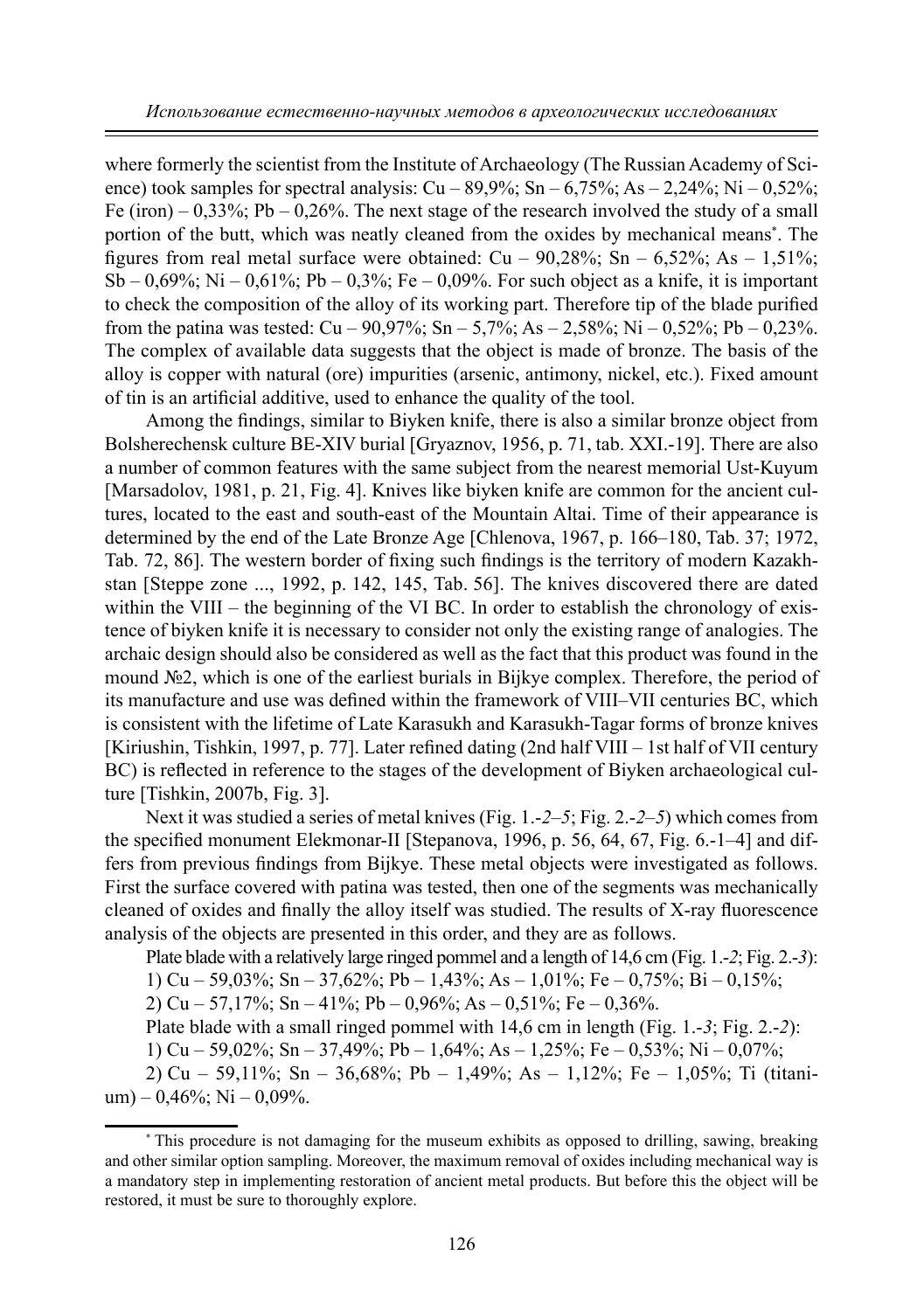

Fig. 2. Artifacts from the monuments of Biyken archaeological culture

Plate knife without issuing tops, length 14,3 cm (Fig. 1.-*4*; Fig. 2.-*4*):

1) Cu – 73,33%; Sn – 22,07%; Fe – 3,21%; As – 0,75%; Ti – 0,54%; Pb – 0,1%;

2) Cu – 85,59%; Sn – 13,44%; As – 0,53%; Fe – 0,27%; Pb – 0,17%.

Plate blade (12 cm long) with an expanding handle on the end of which there is a small aperture (Fig. 1.-*5*; Fig. 2.-*5*):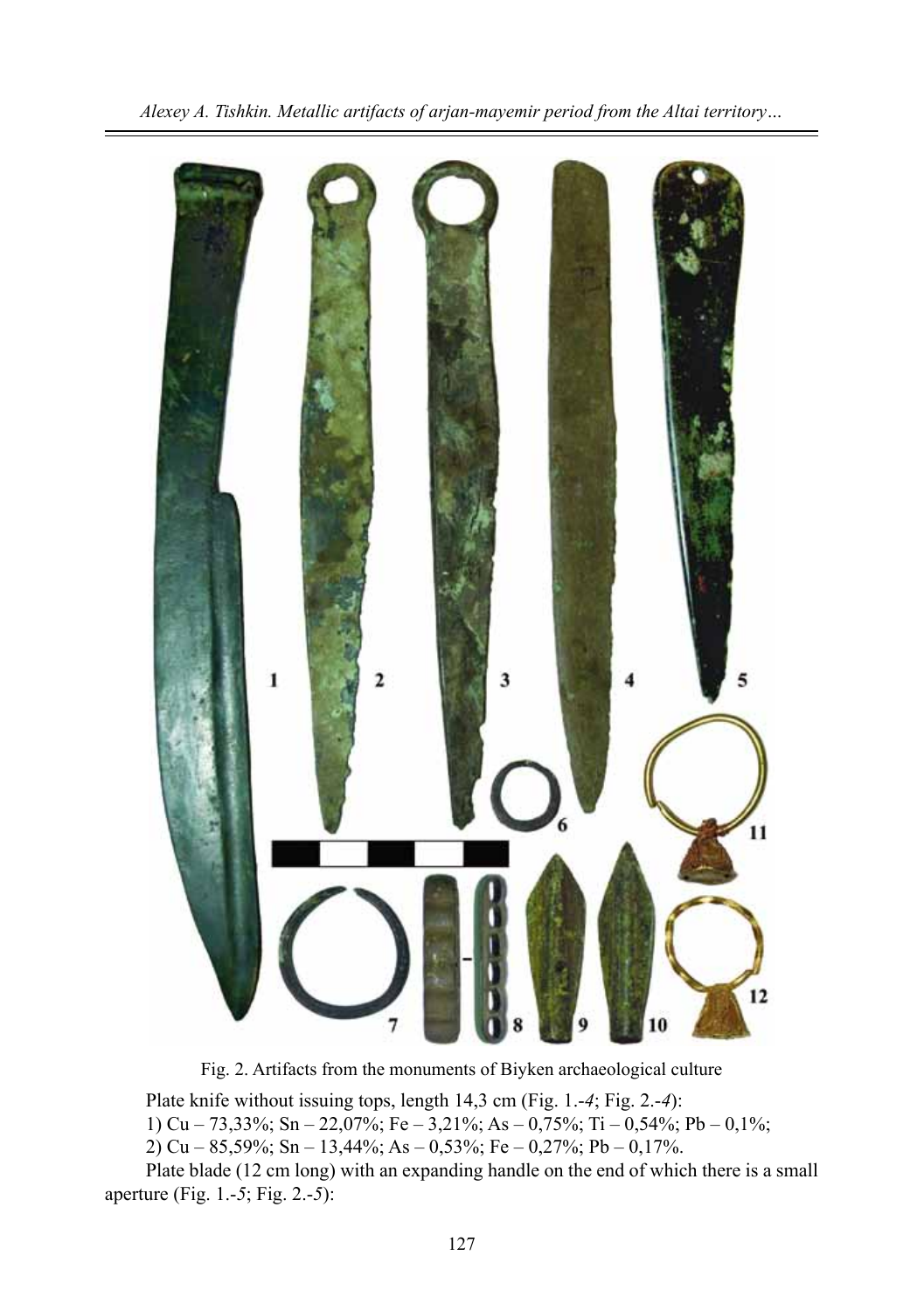1) Cu – 56,57%; Sn – 41,04%; Fe – 1,27%; Ti – 0,35%; As – 0,33%; Pb – 0,3%;  $Ni - 0.14\%$ ;

2) Cu – 51,72%; Sn – 46,71%; Pb – 0,8%; As – 0,34%; Fe – 0,29%; Ni – 0,14%.

All mentioned objects from the memorial Elekmonar-II are made of bronze. As part of their alloys stands high tin content (from 13,44 to 46,71%), which is a characteristic feature for metal products Altai "Early Scythian" time [Khavrin, 2008, p. 173–178]. The circle of analogies to these objects has been already determined [Stepanova, 1996, p. 67]. It should be added that one of the knives (Fig. 1.-*5*; Fig. 2.-*5*) finds a match among the finds discovered during the excavation of Arzhan-2 [Čugunov, Parzinger, Nagler, 2010, Taf. 94.-*2*], which dates back to the VII century BC. However, a set of excavated objects fixed on the memorial Elekmonar-II allows to pre-determine the date within the 1st half of the VII century BC [Kiriushin, Tishkin, 1997, p. 43–62, 65, 68–76, 78–80, etc.; Tishkin, 2007b, Fig. 2].

*Items of weapons.* Of these, at our disposal were only arrowheads. They come from two sites: Elekmonar-II (Fig. 1.-*6–7*; Fig. 3.-*15–16*) and Tytkesken-VI (Fig. 1.-*14–15*; Fig. 2.-*9–10*). The following results of x-ray analysis were gained (all subjects were studied twice, in different places; the first number reflects the surface element test with removed oxides, and the second – with the oxides).

Elekmonar-II, mound №10. Trilobate arrowhead with a protruding sleeve length of 3,1 cm (Fig. 1.-*6*; Fig. 3.-*16*). Judging by the performance of the chemical composition, the item is likely to be characterized as copper. The presence of arsenic and the lead in the first case can be regarded as the ore impurities. The origin of additionally detected oxide elements may be different.

1) Acute: Cu – 97,24%; As – 2,5%; Pb – 0,26%;

2) Sleeve: Cu – 95,82%; As – 2,74%; Sn – 0,42%; Pb – 0,36%; Bi – 0,33%; Fe – 0,33%.

Elekmonar-II, mound №4. Stemmed arrowhead length of 4,8 cm with a triangular three-blade relief-pen (Fig. 1.-*7*; Fig. 3.-*15*). It can be labeled as bronze. the device fixed copper-tin-lead alloy:

1) Acute: Cu – 70,99%; Pb – 14,69%; Sn – 14,33%;

2) The stalk: Cu – 66,64%; Sn – 17,61%; Pb – 12,88%; As – 1,14%; Fe – 0,62%; Zn  $(zinc)$  – 0,58%; Ti – 0,53%.

Dating and analogies for arrowheads from Elekmonar-II have been reviewed in publications [Stepanova, 1996, p. 66–67; Kiriushin, Tishkin, 1997, p. 83; et al.]. Most often the area of their occurrence was broad, and the indicated time range was from the beginning of VII till the beginning of V age BC. Such items are still rare in the Altai territory. Chronology can be adjusted due to the dating of other finds from the memorial.

The following arrowheads come from the mound №56 of Tykesken-VI complex. They are of the same type: bronze socketed, two-bladed, rhomb shape, without thorns. The sleeve is well expressed, a little in favor of the blade, slightly expanded at the base, and is rounded inside at the center. The tip is tetrahedral. On both sides of the items the ribs are clearly marked, which were to enhance their ability to penetrate and destroy [Kiriushin, Tishkin, 1997, p. 81–82].

An arrowhead has a feather shape close to a symmetrical rhomb and has a length of 4,3 cm (Fig. 1.-*14*; Fig. 2.-*10*). Judging by the results of X-ray fluorescence analysis, the basis of the alloy was copper ore with impurities (arsenic, lead). Tin was used as the dopant. High lead content can be considered as an additional artificial impurity.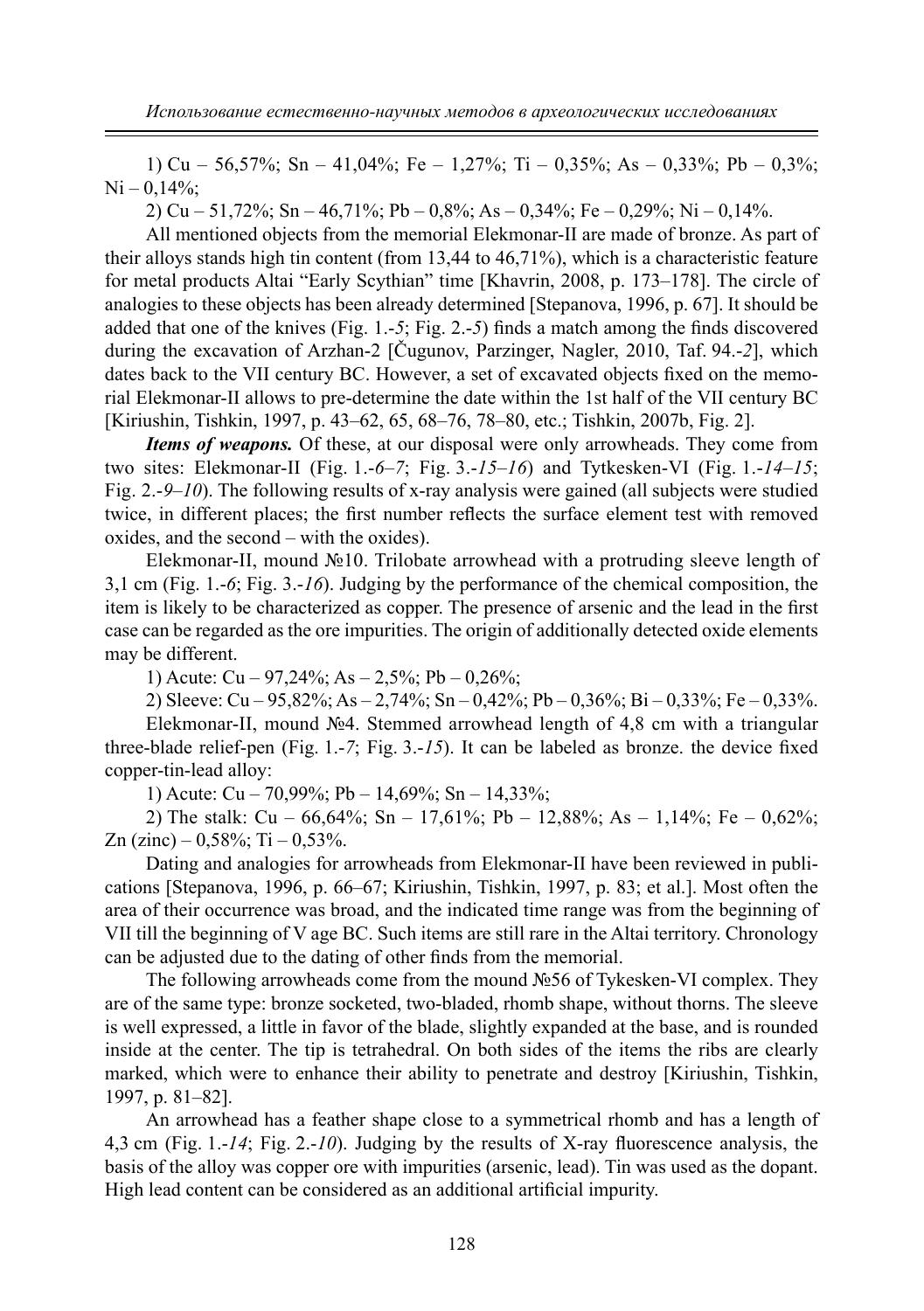

Fig. 3. Complex of finds from the monument Elekmonar-II

1) Cu – 87,1%; Sn – 11,32%; Pb – 1,17%; As – 0,41%;

2) Cu – 87,86%; Sn – 10,67%; Pb – 0,98%; As – 0,33%; Fe – 0,16%.

Arrowhead (Fig. 1.-*15*; Fig. 2.-*9*), 4 cm length differs from the previous one, not only with asymmetrically feather-rhombic shape, but with the presence of the hole on the sleeve. Element parameters fixed with spectrometer are similar to the previous data. The difference lies only in the absence of arsenic.

1) Cu – 96,85%; Sn – 2,37%; Pb – 0,78%;

2) Cu – 95,44%; Sn – 3,25%; Pb – 1,07%; Fe – 0,24%.

Two-bladed bronze socketed arrowheads found in the burial mound №56 memorial Tytkesken-VI (Fig. 2.-*9–10*) are likely to appear in the Altai territory in the 2nd half of the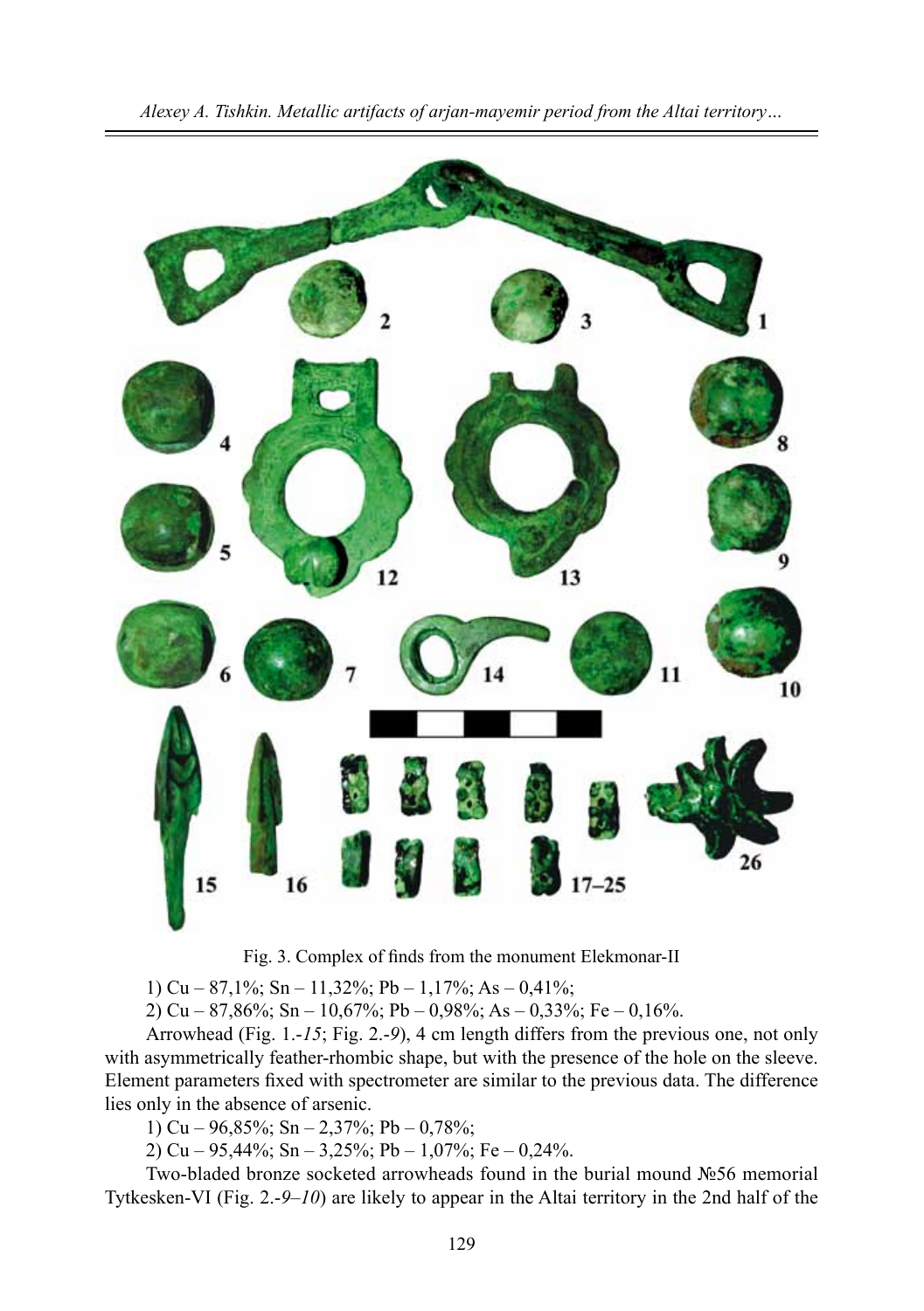VIII BC, but they became the most "popular" in VII–VI centuries BC [Kiriushin, Tishkin, 1997, p. 81–82; Tishkin, 2007b, Fig. 3 and 6]. It should be mentioned that items of this type were not found in a well dated "royal" mound Arzhan-2 [Chugunov, 2011, p. 296–324]. At the same time, similar arrowheads are found in the mound Arzhan-1 [Gryaznov, 1980, Fig. 11.-12], the date of construction of which is determined by of the end of  $IX$  – beginning of the VIII BC [Eurasia in the Scythian epoch ..., 2005, p. 88–89]. Currently, the need for typological analysis of the Arjan-mayemir arrowheads found in South Siberia and adjacent regions on the basis of well-dated systems is highlighted.

*Ornamentals and items of clothing.* To the objects that are associated with a person's clothing, apparently relates a peculiar strap fragment found on the memorial Elekmonar-II (Fig. 1.-*8*; Fig. 3.-*26*). "Badge with radiating spikes" is from the mound №4 [Stepanova, 1996, p. 64, 67, Fig. 6.-12]. Such objects are not typical for Biyken Altai culture. Intact badges were found for example in Mongolia [Volkov, 1967, Fig. 20.-1*7*; Tengeriyn ild..., 2011, p. 172] and in the Trans-Baikal [Stupnikov, 1974, p. 107–109; Grishin, 1975, p. 137–138, Fig. 49.-2]. There are similar findings in other regions as well. In our opinion, they were not only ornamentals, but they were also functionally significant items of nomads' clothing of Arjan-mayemir time in Central Asia and adjacent territories. As for the pictures, there can be different interpretations because the pictures are stylized. However, judging by the numerous findings from Mongolia, the starting point is the image of the head of a deer [Tengeriyn ild ..., 2011, p. 166–169].

There are three sets of the X-ray fluorescence analysis of the mentioned fragment:

1) the middle part of the "star" surface (the surface in the burial was subjected to diverse factors): Cu – 90,23%; Sn – 7,86%; As – 1,46%; Pb – 0,19%; Fe – 0,14%; Ti – 0,12%;

2) the section from the inner side of one of the spikes cleaned from oxides: Cu – 93,05%; Sn – 6,14%; As – 0,53%; Pb – 0,28%;

3) scrapped trims:  $Cu - 93,12\%$ ; Sn – 6,03%; As – 0,55%; Pb – 0,22%; Fe – 0,08%.

The presented results are quite close to each other and demonstrate alloy, which is based on a set of copper in combination with ore impurities (arsenic, lead, iron, and titanium). Tin was used as an artificial additive but not in such a large extent that could radically affect functionality, color and other characteristics of the product. What was the reason for scrapping of the product is not easy to find out. The thing could be shared on purpose, although not quite quality casting should be also considered.

Metal links for bracelet can also be identified as jewelry (Fig. 1.-*13*; Fig. 3.-*17–25*). They are also found on the memorial Elekmonar-II and represent a set of "nine links" [Stepanova, 1996, p. 66, Fig. 7.-*IV*]. Similar links were found in the mound Arzhan-2, but there they were used to decorate the strap by which the bronze mirror was hung from the belt [Čugunov, Parzinger, Nagler, 2010, Taf. 66.-6b; Taf. 80.-*1*].

X-ray fluorescence spectrometer tested all of these objects from Elekmonar-II:

1) Cu – 48,26%; Sn – 51,58%; Pb – 0,16%;

- 2) Cu 53,66%; Sn 46,34%;
- 3) Cu 53,02%; Sn 46,98%;
- 4) Cu  $62,52\%$ ; Sn  $36,13\%$ ; Fe  $1,35\%$ ;
- 5) Cu 54,18%; Sn 45,82%;
- 6) Cu 51,35%; Sn 48,64%;
- 7) Cu 53,78%; Sn 44,88%; Fe 1,34%;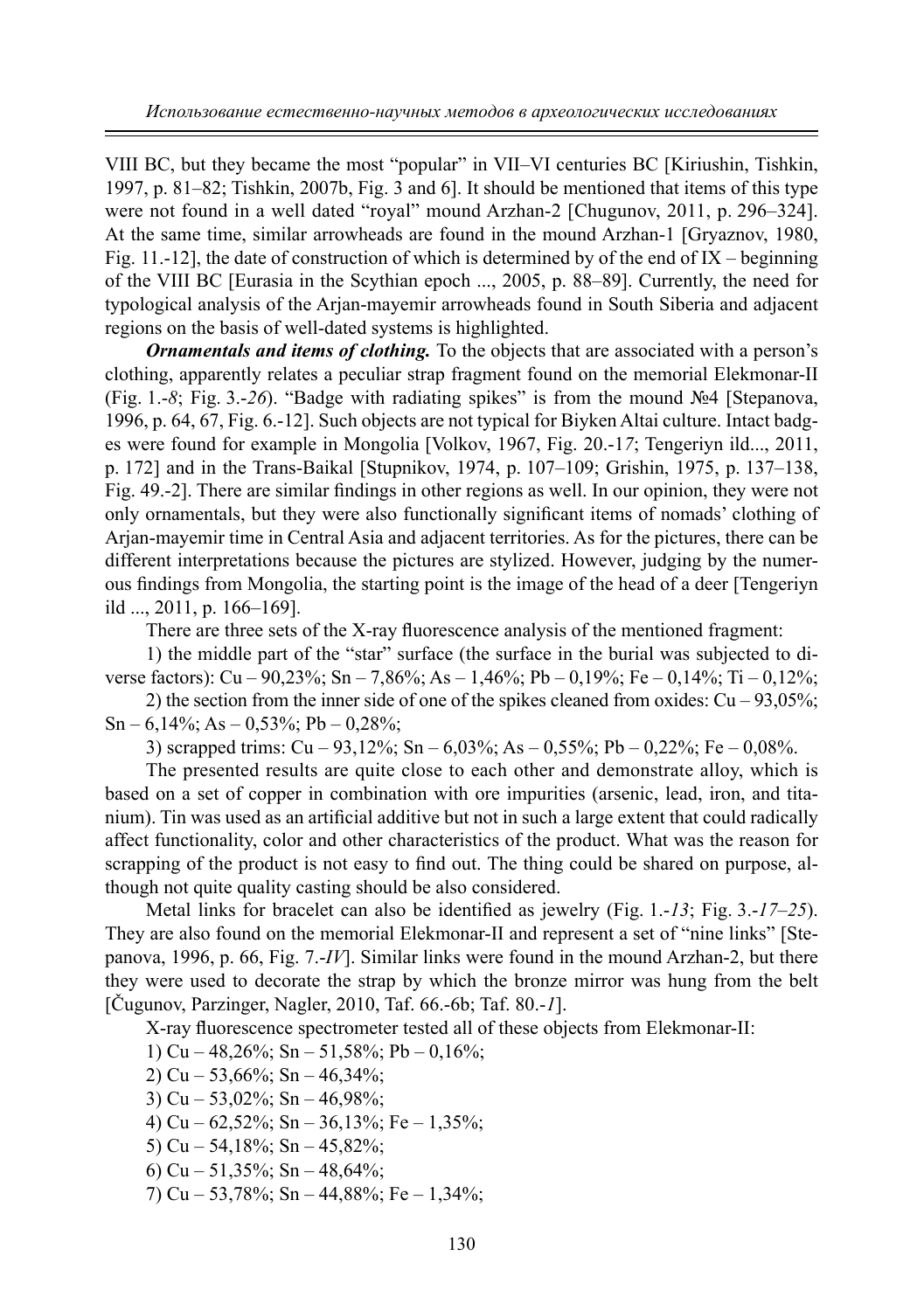8) Cu – 60,02%; Sn – 39,39%; Fe – 0,59%;

9) Cu – 49,78%; Sn – 50,22%.

The results indicate that a special kind of recipe was used for the manufacture of jewelry. The presented figures demonstrate consistently high percentage of tin in the alloy. This fact suggests the attempt of giving the jewelry the "noble" color and proper look.

The following studied objects are earrings (Fig. 2.-*11–12*). They were found during excavations of the mound №19 on the memorial Boytygem-II [Abdulganeev, 1994, p. 37– 38], and are now stored in the Museum of Archaeology and Ethnography of the Altai State University. There are plenty of analogous jewelry available [Vasjutin, Sadovoi, 1999, p. 36, Fig. 1.-*B*; Semenov, 1999, p. 166–168; Čugunov, Parzinger, Nagler, 2010, Taf. 33.-*3*; 57.-2*b*; 58.-*1*; 72.-*1*; 91.-*1–2*; 97.-*1*; 99.-*3, 5*; 102.-*1*; 106.-*5–6*; 110.-*1–5*; et al.). The determined time of their existence is VII–V centuries BC [Kiriushin, Tishkin, 1997, p. 90]. Therefore, there should be immediately considered that the chronology of the burial mounds of Biyken culture Boytygem-II, proposed by M.T. Abdulganeev [1994, p. 38], is clearly older than it is in reality and it is not consistent with the definition of the chronology of all the data obtained in the study of the memorial.

The most appropriate date of excavated objects there may be a 2nd half of  $VII - be$ ginning of VI age BC, based not only on the analysis of the elements of horse equipment but also taking into account the review of the terms of analogies [Kiriushin, Tishkin, 1997, p. 112; Marsadolov, 1998, p. 9, 13; Tishkin, 1999, p. 187], as well as attracting calibrated radiocarbon dates of Arzhan-2 mound [Eurasia in the Scythian epoch ..., 2005, p. 85–87], where similar earrings were fixed. These circumstances allow to consider these items along with other findings very important chronological indicators. This publication will display for the first time the results of their X-ray fluorescence analysis. But first, it makes sense to briefly introduce the technology of manufacturing gold objects.

One earring weighing 4,25 grams. (inv. №313) is referred to as "broken" (Fig. 2.-*11*). The other, weighing 3,06 grams. (inv. №314), defined as "the whole" (Fig. 2.-*12*) consists of two parts ("ring" and "cone") made separately and then joined together by soldering. Bearing part ("ring") has raised surface and a rhombic cross-sectional shape. Despite the furnished face, thickenings are also present. In addition, there are also traces of reeling, stretching and clamps, which are obtained, possibly during the faceting of the wire and while turning it into a ring. Different ways of wire manufacturing which served as a workpiece of numerous gold and other metal products, have been known since ancient times [Minzhulin, 1990, p. 236; Eniosova, Saracheva, 1997, p. 299–300]. In order to obtain a uniform wire thickness and smooth surface, it was rolled between the stone, metal, wooden and other devices, and then it was polished. It is difficult to determine by visual inspection and without experiments how the earring from Boytygem-II was made faceted. Perhaps it was forged in a circle or alternated by bilateral clamping. One way or another, but the effect of the techniques used is striking: originally built by numerous facets shine at different degrees of light and "come alive" in a move involuntarily drawing attention. Considered design "ring" has analogies in products from Arzhan-2 [Čugunov, Parzinger, Nagler, 2010, Taf. 106.-5–6; 110.-1, 3], although there are differences in details.

The ring of the "whole" earring is not closed and has a diameter of about 2 cm. The thickness at the ends of the bent wire is a little more than 0,1 cm. As for the size of the hollow "cone" which is firmly soldered to the "ring" with the use of grain, its height and diameter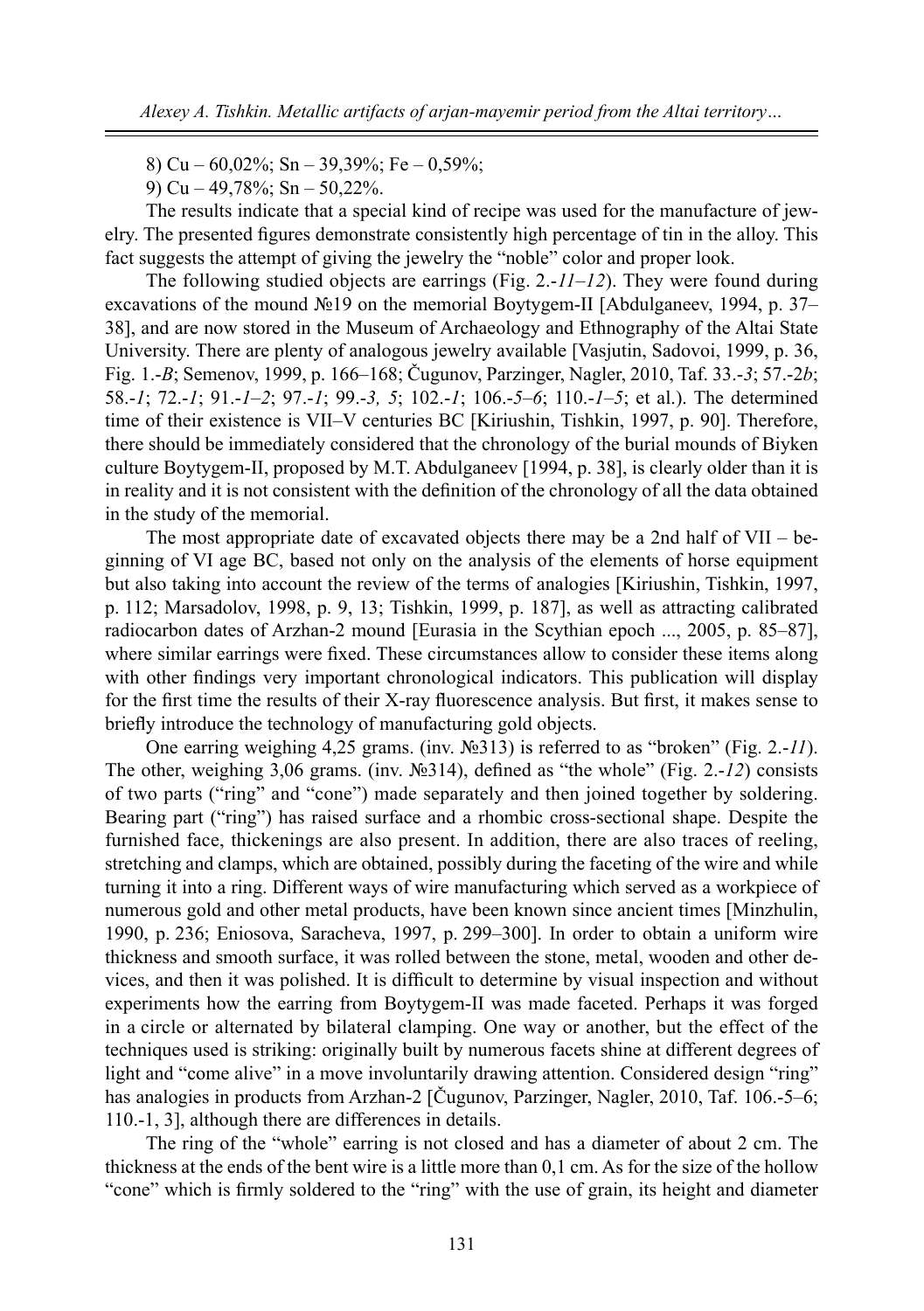are identical  $-1.15$  cm. The fact of such a relation is marked in some other similar products [Kadyrbaev, 1974, p. 45]. You can set the sequence of manufacturing of the second part of earrings – jewelry "cone". First a specially-marked stripe was cut of a sheet of gold foil, to which the necessary conical shape was given. Manufacturing technology of thin plates of gold is well known since ancient times [Minzhulin, 1990, p. 235–236, Fig. 3]. Then, a circle base of the "cone" was cut of the foil but most likely it was attached at end of the process of manufacture. The smooth surface of the foil rolled into a cone was first ornamented with a "decorated" wire, and then from the bottom up – with grain.

Manufacturing of the so-called decorated wire which had several types and was used to create filigree products, has already attracted the attention of researchers, which is reflected in the literature (see.: [Eniosova, Saracheva, 1997, p. 300]). In ancient times, there was no universal technology of grain and filigree. Each artist chose his own way. In the considered case the jewel is decorated with granulation as well as with evenly spaced and soldered to the "cone" surface of five identical elements made of "decorated" wire which were gently curled of separate stripes of thin foil beforehand.

The whole golden Boytygem-II earring's ornamental motifs are found in the Altai and adjacent territories on items of Arjan-mayemir time and a little later [Kiriushin, Tishkin, 1997, Fig. 66.-4; Zavituhina, 1966, Fig. 3.-3; Borodayev, Mamadakov, 1985, Fig. 6.-9; et al.). It is defined in different ways: as a "comma", drops, a leaf, or a stylized bird's head. This element as a kind of original fine module is also presented on objects from Arzhan-2 [Čugunov, Parzinger, Nagler, 2010, Taf. 1, 2, etc.].

Another important component under consideration is the earrings' grains. This is one of the oldest methods of artistic decoration of metal, which was carried out manually. Its essence is as follows: the product is decorated with small metal balls, stacked and attached to the surface and to each other in the form of any patterns or solid coating that creates a spectacular texture, gives the item extraordinary elegance and unique play of light and shade [Minzhulin, 1990, p. 231]. Although every ancient artist had his little secrets in the manufacture of grain, nevertheless, this process is considered to be simple. It has been repeatedly described in the publications and confirmed by the experiment [Tishkin, 1999, p. 189]. The main difficulty in the making of products with grains is not the manufacture of its parts, and the sequence of processing methods, the order of mounting and soldering method [Minzhulin, 1997, p. 236]. The same problems arise in the study of ancient jewelry. For a more specific answer to the question of how and by which means grains on ancient jewelry were attached, it is necessary to conduct microstructural analysis and other special laboratory tests. By visual observation it can only be assumed that the grains and "decorated" wire were attached to the surface of the cone and connected to each other by means of high-grade gold solder. Traces of which are clearly visible on the spot of the fallen away ornament [Tishkin, 1999, Fig. 1.-2]. The "decorated" wire was slightly deformed in some places while soldering. Grains on the earring from Boytygem-II are almost identical and they were placed tightly, but in some spots the balls have fallen away or were not attached at all.

The base of "cone" was also soldered, and for firm fixing the edge of the foil was curled, covering a number of grains in some places. This part of the "cone" has eight holes [Tishkin, 1999, Fig. 1], which are arranged in pairs and perpendicular respectively to each other. Most likely, these holes with a diameter of about 1 mm were made already after the plate was soldered and finally attached. They were pinned with an awl at an angle of 30°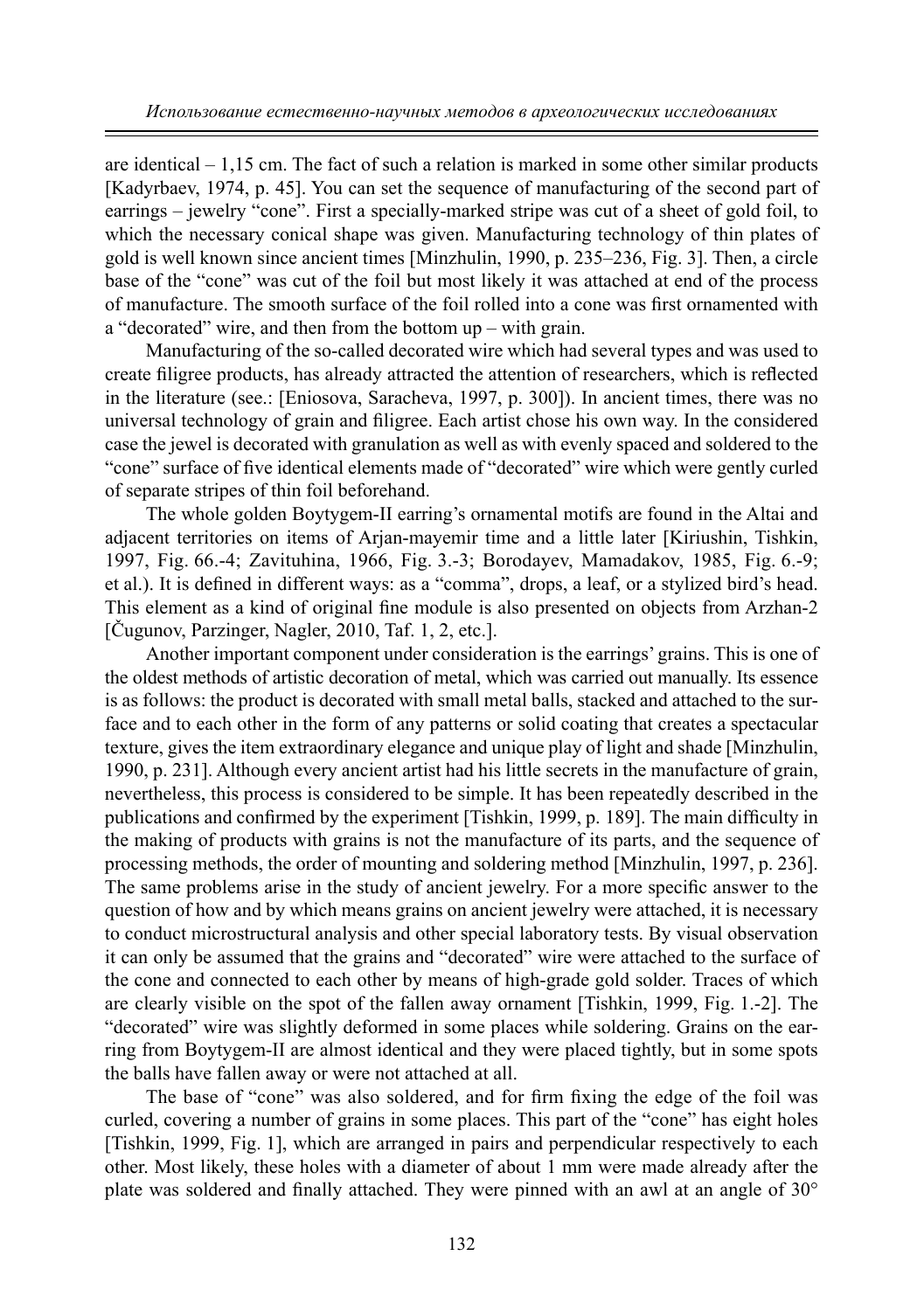in facing each other couples, so that they could thread the yarn or string to form a complex composite decoration of beads, as stipulated in the study of Arzhan-2 [Čugunov, Parzinger, Nagler, 2010, Taf. 110.-5]. As such, the decoration was ready for use. Apparently, Boytygem earrings were decorated in this way as evidenced by numerous found beads [Abdulganeev, 1994, p. 37].

The second ("broken") earring is an obvious imitation of the mentioned above product. It is different in size, weight, color, technique, details of general appearance, as well as the location and number of holes arranged in the bottom of the "cone" for additional hangers (they are 10 there in a circle  $-10$  pcs., five pairs). "The Ring" is of a bit larger diameter, it was made of a smooth 1mm thick wire of a light yellow color, to which a hollow cone of thin foil (its height – 1,4 cm diameter at the base – 1,2–1,3 cm) it soldered, it was decorated with irregular beadings with rough imitation of the discussed above ornament. Due to the fact that the artist was not as skilled, which is well noticeable from the defective soldering, the artist also had to make a through hole in transgressed "cone" so that the decoration could be used in a slightly distorted form. This part of the product is different in color from the "ring" and has a reddish color, which most likely appeared during assembly and soldering of grain. Some metal balls changed the initial shape, and some just disappeared. In the "cone" after its decoration even more holes of diameter less than 1 mm were made, one – is fixed at the top, and two – at the bottom. Lower holes almost coincide with the holes made in the ground and may be somehow connected. Similar and not very high-quality goods are found in Arzhan-2 mound [Čugunov, Parzinger, Nagler, 2010, Taf. 110.-2, 4].

The first results of the study of the geochemical composition of the products presented in Boytygem-II were obtained in the Laboratory of Mineralogy and Geochemistry of Tomsk State University in the semi-quantitative spectral analysis of samples taken (perform $er - E$ . Agapova). The following figures are given in percent by weight, i.e. demonstrates the percentage of the chemical composition by weight (mass percent ratio – one way of expressing the percentage concentrations of the substances). For a broken product, they are as follows: Au (gold) – > 0,1; Si (silicon) – 0,03; Cu – 0,01; Fe – 0,01; Ag (silver) – 0,005; Mg (magnesium) – 0,003; Al (aluminum) – 0,003; Na (sodium) – 0,003; Sn – 0,001; Ca (calcium) – 0,001; Bi – 0,0003. For the whole earring results are: Au – > 0,1; Cu – 0,001; Ag – 0,002; Mn (manganese) – 0,001; Ca – 0,001 [Tishkin, 1999, p. 188]. In the same sequence, both items were tested with an X-ray fluorescence spectrometer.

First smooth wire which was used to make a "ring" for the broken earring was tested in different places. The results were almost identical:

- 1) Au 74,77%; Ag 22,38%; Cu 2,85%;
- 2) Au 74,42%; Ag 23,03%; Cu 2,55%;
- 3) Au 74,96%; Ag 22,41%; Cu 2,63%.

In addition the place on the "ring" where the cone was soldered was also tested. Metal there is a little different in color. The elements are as follows  $(Au - 67,66\%; Ag - 25,97\%; )$  $Cu - 6,1\%$ ; Fe – 0,27%) the results display the high content of copper.

Next the pendant was studied. First, its lower part with holes was double-tested: Au – 66,99%; Ag – 28,85%; Cu – 2,32%; Sn – 1,05%; Fe – 0,71%; Ni – 0,08%; Au – 67,22%; Ag – 28,99%; Cu – 2,47%; Sn – 1,01%; Fe – 0,31%. Then, the result concerning grains was obtained: Au – 61,63%; Ag – 32,59%; Cu – 2,38%; Sn – 1,28%; Fe – 2,12%. Finally, the edge of the cone without beading was further investigated: Au –  $62.93\%$ ; Ag –  $33.03\%$ ;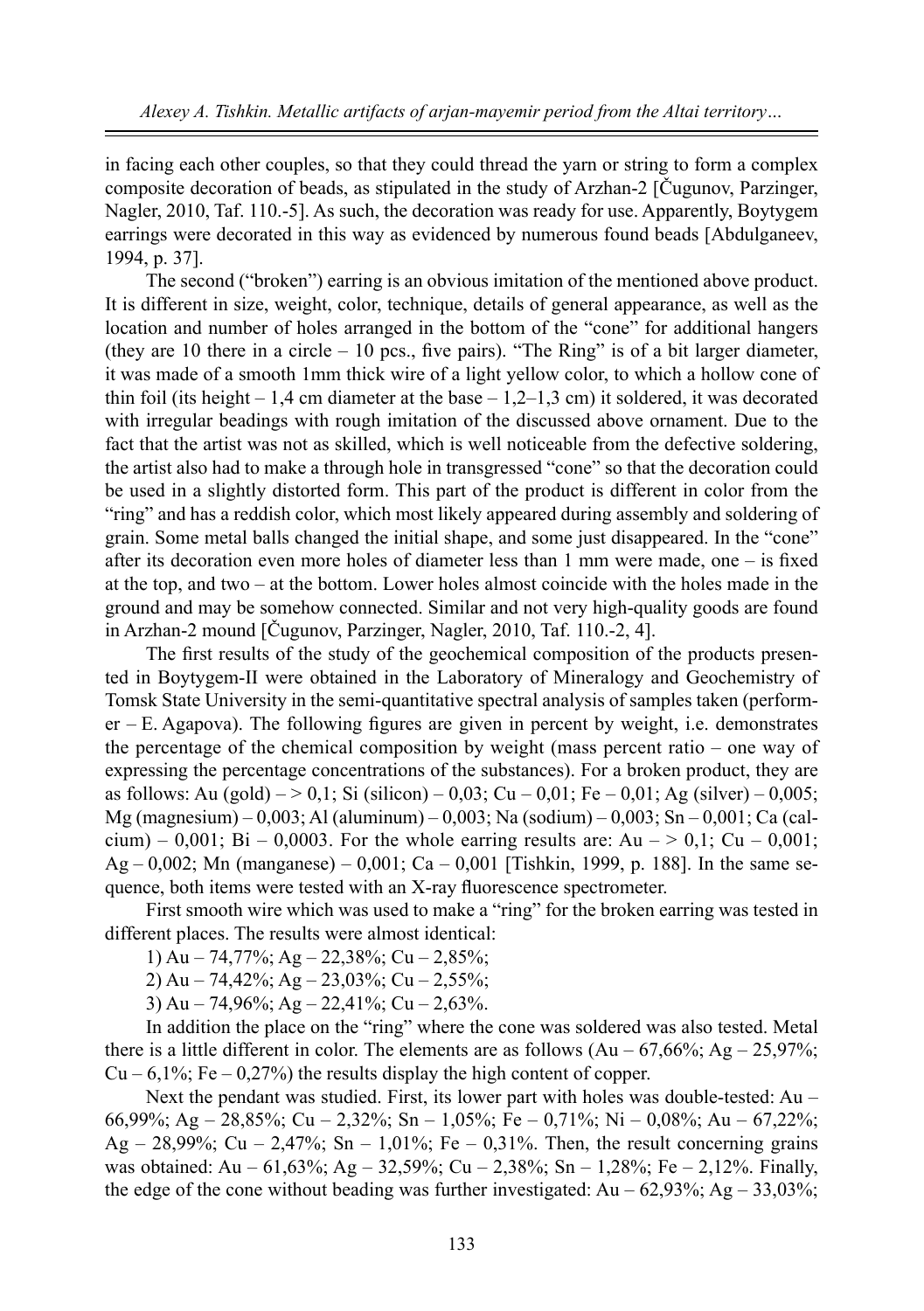$Cu - 2,13\%$ ; Sn – 0,97%; Fe – 0,94%. The most unusual in these results is the presence of tin. This fact can provide a fresh look on the options for attaching gold beads. The use of tin for soldering metal parts in the "early Scythian" time was found in the study of mirror from the monument Maly Gonbinsky Cordon-1 (Tishkin, Seregin, 2011, p. 68, tab. V). Although it is possible that "cone" of the gold earring could receive oxides from bronze objects. This problem requires additional research. In any case, such element as tin cannot be a natural impurity in gold.

The whole earring was subject to comprehensive X-ray fluorescence spectrometer testing. First faceted surface of the ring was tested in different places. The results are practically identical.

1) Au –  $88,43\%$ ; Ag –  $10,47\%$ ; Cu –  $1,1\%$ ;

2) Au –  $88,85\%$ ; Ag –  $10,18\%$ ; Cu –  $0,97\%$ ;

3) Au –  $88,52\%$ ; Ag –  $10,46\%$ ; Cu –  $1,02\%$ .

Then the bottom of the pendant was studied. The obtained parameters are similar to the previous ones: Au – 88,5%; Ag – 10,14%; Cu – 1,04%; Fe – 0,32%. Grain probe marked the same characteristic as the previous product, i.e. the presence of small amounts of tin and iron: Au – 83,56%; Ag – 11,98%; Cu – 2,52%; Fe – 1,29%; Sn – 0,65%. A similar pattern was observed when testing the cone and wire:  $Au - 84.41\%$ ;  $Ag - 11.89\%$ ;  $Cu - 2.28\%$ ;  $Fe - 0.79\%$ ; Sn  $- 0.63\%$ .

It should be noted that the intact earring is made delicately and skillfully. It can undoubtedly play a leading role among the masterpieces of the jeweler's art of Scythian-Sak time found in the Altai territory. Judging by the results of X-ray fluorescence analysis, highquality gold was used for the manufacturing of this jewelry. This is also marked by a bright yellow color of the precious metal of which the earring was made.

Comparing the two finds from Boytygem-II it is easy to assert that they were made by the artists with different skills. The closest analogy was found during excavations of burial mounds №8 and 14 at Bystrianskaya village, on the right bank of the Katun river (in the northern foothills of the Altai) [Zavituhina, 1966, p. 62–64]. The importance of studying of Boytygem jewelry should be viewed as an opportunity for further, more detailed and comparative analysis of the existing number of similar products within the previously planned program of research [Tishkin, 1999, p. 185–186]. Similar artistic images were fixed on the "deer" rocks (vertical anthropomorphous stones covered with the carvings of stylized deer) of the Central Asian region [Kubarev, 1979, p. 47, tab. XVI; Savinov, 1994, p. 104–109; Volkov, 2002, Tab. 33.-1; 34.-1; 103.-2; et al], which allows to date these anthropomorphic stele, that is considered to be the source for the reconstruction of the outfit of Arjan-mayemir period [Tishkin, Usova, 2011].

Another group of objects of this category was found in the memorial Tytkesken-VI. Two earrings and belt clip (Fig. 2.-*6–8*) come from the excavated burial mound №97. They were found while clearing and dismantling the mound. The studied object did not contain the burial. Under its southwestern slope a small ash pan was found, where another bronze clip was discovered. The materials were published and attributed to Biyken archaeological culture [Kiriushin, Tishkin, Matrenin, 2011, Fig. 4]. Those findings were specifically studied with the help of X-ray fluorescence spectrometer. First a small "earring" in the form of a closed ring was studied (Fig. 2.-*6*). For this purpose, from the surface of one side of the article the oxides were mechanically removed. The testing of this area indicated that the product is made of copper:  $Cu - 99,17\%$ ; As  $- 0,67\%$ ; Pb  $- 0,16\%$ .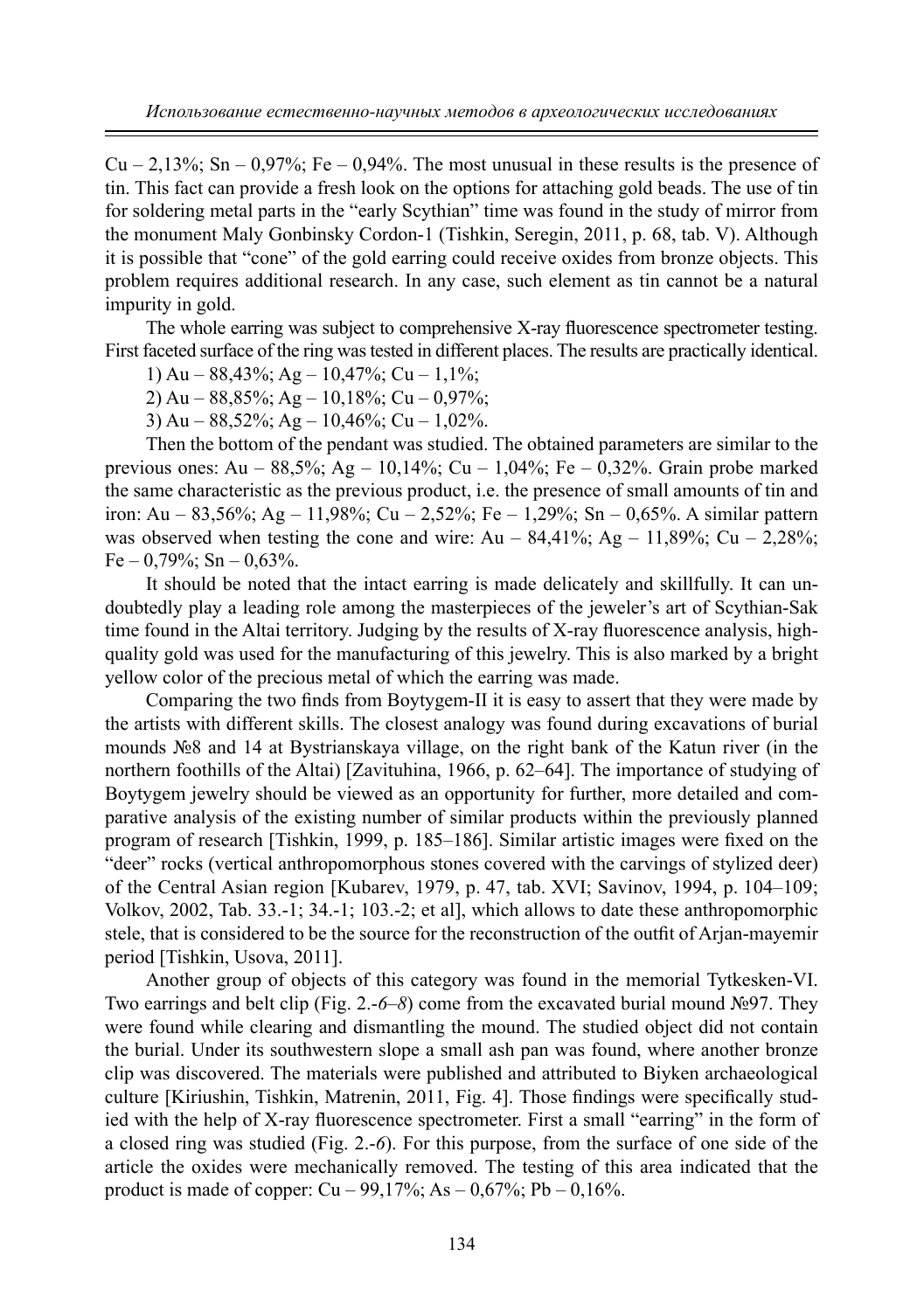The second earring has larger dimensions (Fig. 2.-*7*). It was also covered with a thick layer of oxides, which required a careful removal. The prepared site was studied in two different points. The obtained figures indicate that the basis of the alloy was copper with ore impurities:

1) Cu – 98,52%; As – 1,16%; Fe – 0,22%; Pb – 0,1%;

2) Cu – 98,76%; As – 1,12%; Fe – 0,12%.

The belt clip visually distinguished by the presence of unusual patina color (Fig. 2.-*8*). Therefore, the facial surface of the product was studied first. The results are the following: Cu – 85,31%; Sn – 12,32%; Fe – 1,23%; Sb – 0,61%; Pb – 0,53%. For further research the reverse side was mechanically cleaned from oxides, and was twice tested with spectrometer in different places:

1) Cu – 86,56%; Sn – 12,26%; Sb – 0,68%; Pb – 0,3%; Bi – 0,11%; Fe – 0,09%;

2) Cu – 86,76%; Sn – 12,38%; Sb – 0,5%; Pb – 0,28%; Fe – 0,08%.

These results display the copper-tin alloy with ore impurities, among which antimony content stands high, which probably defines the color feature of the find's surface.

The bronze cages are important for the dating of the burial mound №97 Tytkesken-VI. These elements of waist accessories bear a resemblance with the products of the aforementioned burial mound №14 from Bystrianskaya village [Zavituhina, 1966, Fig. 3.-9–11]. Similar items were found in other "Early Scythian" burials of Altai and Kazakhstan [Shul'ga, 2008, fig. 82]. The time existence of those things is determined by the 2nd half VII –  $2-3$ -th quarter of VI century BC.

*Horse equipment*. The elements of horse equipment are displayed by the group of finds from the mound №1 from Elekmonar-II memorial (Fig. 1.-*9–12*, *16–17*; Fig. 3.-*1–10*). They were obtained during the archaeological expedition of the Altai State University and the results were published [Stepanova, 1996, Fig. 3]. All products were studied with X-ray fluorescence spectrometer. First the items of small size were tested in different places (Fig. 1.-*12*; Fig. 3.-*1*). They are two-part, connected-segmented, with smooth and rounded in cross-section rods units; have bell-like stirrup outline. One link is broken. The study of the surface coated with oxides, showed the following set of indicators:  $Cu - 65,67\%$ ; Pb  $-28,78\%$ ; Sn – 2,31%; Zn – 1,48%; Ti – 1,41%; Fe – 0,35%. To specify the necessary information and the comparative analysis the mechanical cleaning of edge fragments was carried out: Cu – 77,62%; Pb – 20,2%; Sn – 1,98%; Fe – 0,2%. These figures are most likely to demonstrate copper-lead-tin alloy.

This was followed by a series of data obtained on a link:

1) inner ring:  $Cu - 58,81\%$ ; Pb – 38,24%; Sn – 1,74%; Fe – 1,21%;

2) the middle of the link:  $Cu - 64,96\%$ ; Pb  $- 32,25\%$ ; Sn  $- 1,95\%$ ; Fe  $- 0,84\%$ ;

3) the edge of the stirrup without oxides:  $Cu - 75,49\%$ ; Pb  $- 22,03\%$ ; Sn  $- 2,1\%$ ;  $Fe - 0.38\%$ .

All recorded data indicate that, for the manufacture of two similar units of stirrup a similar copper-lead-tin alloy was used.

Another object to study was the buckle with a pin (Fig. 1.-*16*; Fig. 3.-*12*). To determine the chemical composition first the portion of the outer side of the product (the "nose"), from which the oxides were mechanically removed was investigated. The spectrometer checked the following set of alloy elements:  $Cu - 64,95\%$ ;  $Pb - 26,52\%$ ; Sn  $- 8,53\%$ . Then the intact surface of the product was tested in two places: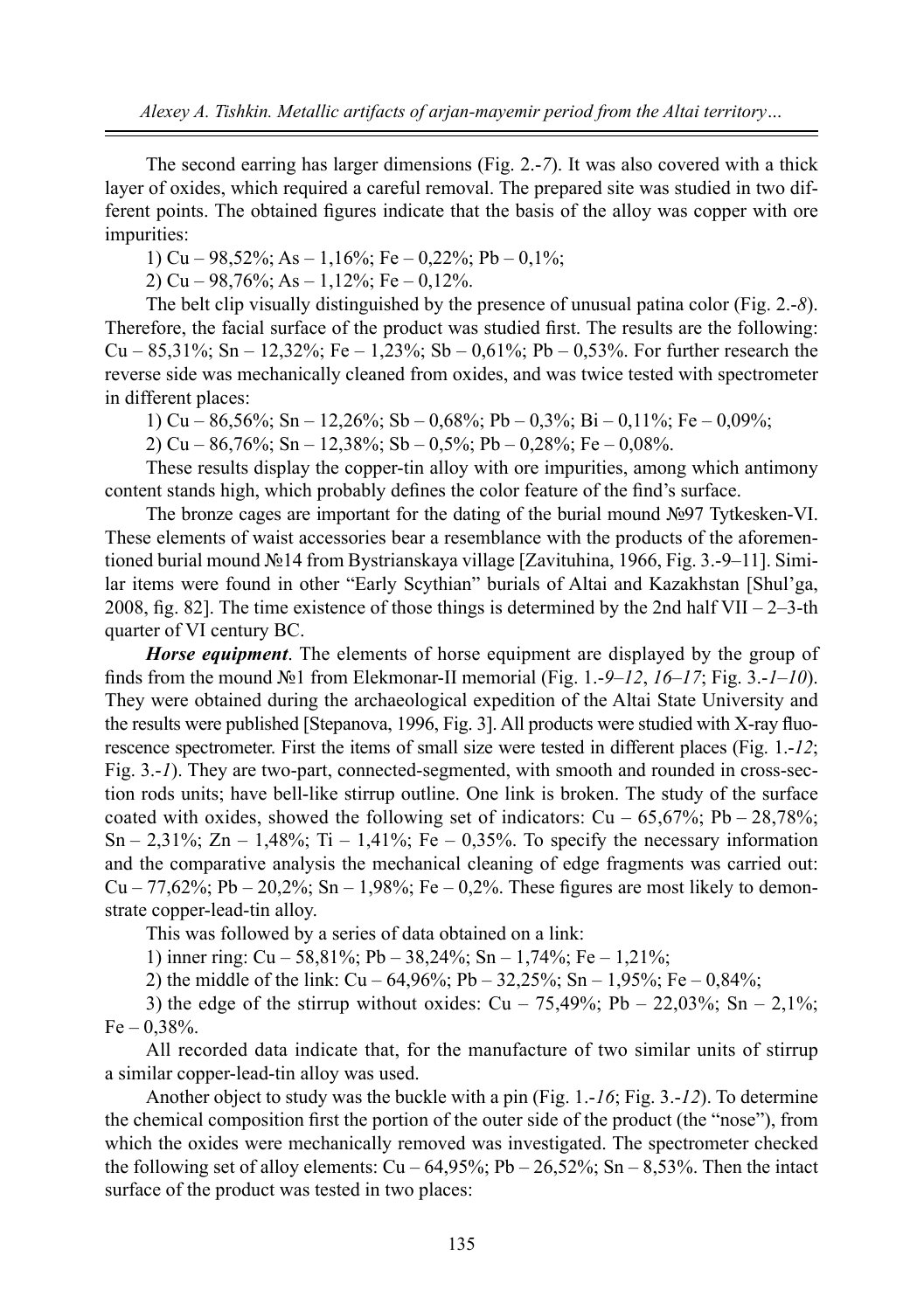1) peg: Cu – 25,52%; Pb – 54,42%; Sn – 19,11%; Bi – 0,43%; Fe – 0,41%; Zn – 0,11%; 2) on the frame:  $Cu - 41.93\%$ ;  $Pb - 37.68\%$ ;  $Sn - 15.67\%$ ;  $Zn - 2.03\%$ ;  $Ti - 1.96\%$ ;  $Fe - 0,73%$ .

The difference of the checked parameters from the previous result can be explained with the presence of abundant oxides. In these cases, a high content of lead and tin is observed, which is caused by the active processes of oxidation of the products and does not reflect the real balance of components of a copper-lead-tin alloy.

Together with the previous product the seat buckle fastening block was used (Fig. 1.- *17*; Fig. 3.-*13*). The item was covered with a layer of adhesive on one side. So it was fixed on a stand in the exhibition. Testing was carried out twice in the areas with the removal of oxides:

1) tip: Cu – 53,81%; Pb – 38,5%; Sn – 7,69%;

2) scrap frame:  $Cu - 52,68\%$ ; Pb  $- 39,24\%$ ; Sn  $- 8,08\%$ .

The results demonstrate the copper-lead-tin alloy, similar in composition to the formulation of the previous product. Perhaps they were made together, as they were intended for the pair use.

Testing of the alluvial belt ornaments in the form of "hook" (Fig. 1.-*11*; Fig. 3.-*14*) revealed the following results:

Cu – 48,11%; Pb – 40,71%; Sn – 10,92%; Fe – 0,26%.

In this set there are six links for connection and distribution of horse ammunition belts (Fig. 1.-*9*; Fig. 3.-*4–6, 8–10*). All these subjects were individually studied with X-ray fluorescence spectrometer. The similar results indicating the copper-lead-tin alloys were obtained:

1)  $N_2$ 669: Cu – 48,45%; Pb – 45,9%; Sn – 5,11%; Fe – 0,54%;

2)  $\text{Ne}673$ : Cu – 40,47%; Pb – 55,01%; Sn – 4,14%; Fe – 0,38%;

3)  $N\leq 665$ : Cu – 42,85%; Pb – 48,01%; Sn – 8,89%; Fe – 0,25%;

4) №668: Cu – 48,59%; Pb – 43,47%; Sn – 6,95%; Fe – 0,99%;

5) №670: Cu – 42,9%; Pb – 49,48%; Sn – 7,43%; Fe – 0,19%;

6)  $\text{N}_2$ 667: Cu – 51,21%; Pb – 41,05%; Sn – 7,49%; Fe – 0,25%.

Likewise, all the known and available mushroom-like fasteners were studied (Fig. 1.-*10*; Fig. 3.-*2–3, 7, 11*). But there are differences in the content of the main components in the recorded natural impurities compared to the previous results:

1) Cu – 76,27%; Pb – 20,05%; Sn – 3,52%; Zn – 0,16%;

2) Cu – 67,43%; Pb – 27,47%; Sn – 4,21%; Fe – 0,74%; Zn – 0,15%;

3) Cu – 50,89%; Pb – 39,52%; Sn – 8,9%; As – 0,55%; Fe – 0,14%;

4) Cu – 43,92%; Pb – 48,12%; Sn – 7,96% ( $N_2$ 664).

The studied set of horse equipment objects from Elekmonar-II was initially dated by VII–VI centuries BC [Stepanova, 1996, p. 66–67]. Then its chronology was identified by the 2nd half of VIII – 1st half of VII century BC. on the basis of archaic use of three hole psaly made of horns in combination with common type of bronze bridle [Kiriushin, Tishkin, 1997, p. 65, 68–71; Tishkin, 2007b, Fig. 2]. Currently, P.I. Shul'ga [2008, p. 66] without giving any reason determines the existence of these psaly as «near the end of VII – beginning of VI centuries BC» and considers it the most later. However, according to the abundant material from Arzhan-2 [Čugunov, Parzinger, Nagler, 2010, Taf. 126–147], as well as to other monuments, including the Altai memorials [Kiriushin, Tishkin, 1997, p. 63–76], from the middle of VII century BC and later, this type of horn psaly was not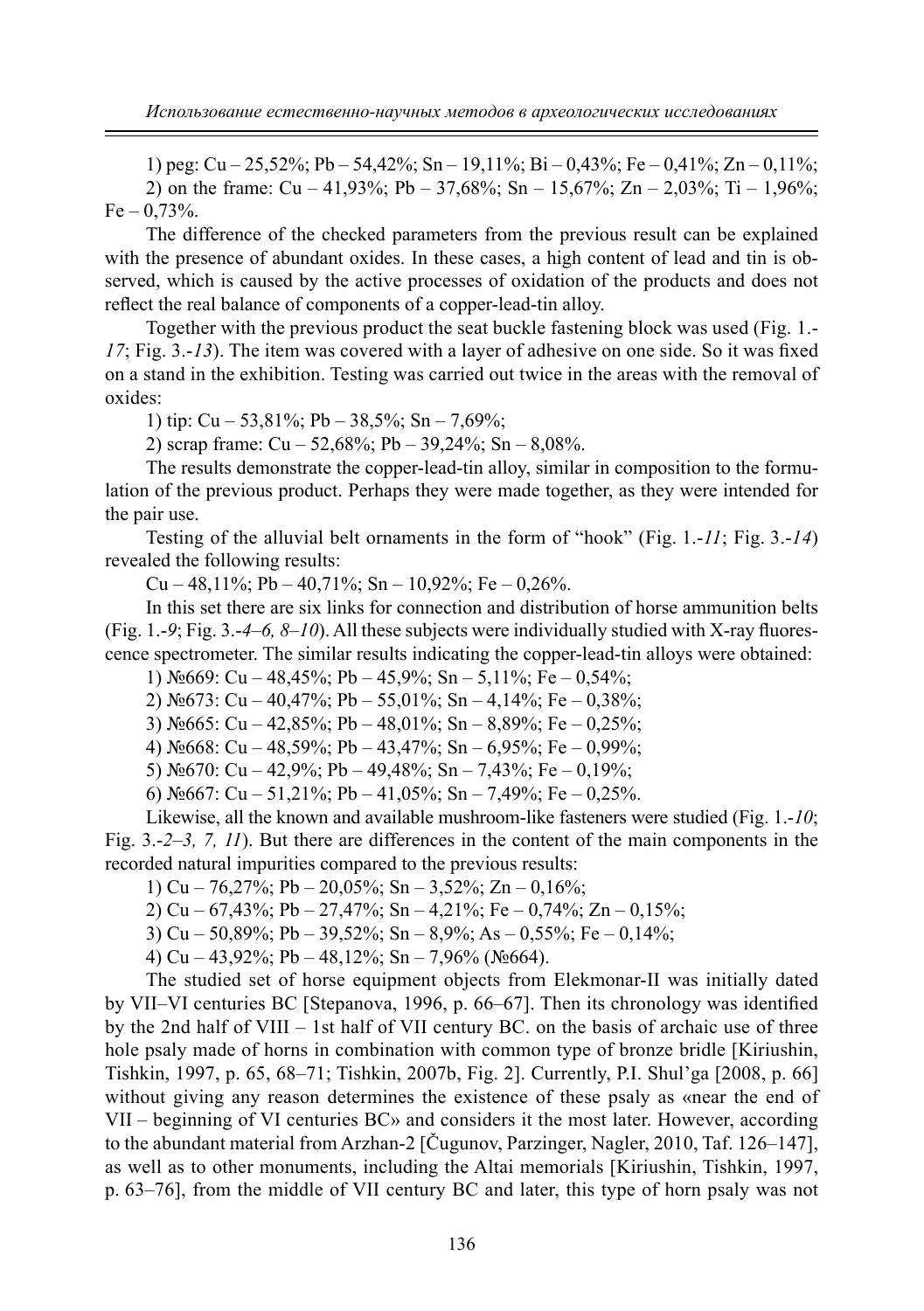used then. Therefore, it is more logical to date the findings from the mound №1 of Elekmonar-II with the 1st half of VII century BC.

Next metal set of horse equipment comes from the location Gilevsky Bridge, which was discovered on the shore of the reservoir formed by the waters of the river Aley, not far from the north-western foothills of the Altai [Tishkin, 1998, p. 79]. Before presenting the results of the next study of these products, it is necessary to dwell on the following point. The monograph of P.I. Shul'ga [2008, p. 143, 157–158, 173, 179] for some reason refers Gilevsky Bridge to the burial ground Gilevo-X although the things found there are clearly not from the burial, which is proved by the safety of products, with no oxide damages. Such a conclusion seems to be associated with inattentive reading of Shulga of my article [Tishkin, 1998], where the circumstances of the finds are given in detail as well as the results of a special research. It should also be noted that in the monograph by P.I. Shulga [2008] there is a significant amount of distortion, errors and misunderstandings, so it is necessary to refer to the original sources while working with it.

Now let's turn to the characteristics and results of separate elements' X-ray fluorescence analysis of horse equipment from Gilevsky Bridge location, which refers to the monuments of Mayemir (Mayemer) culture [Tishkin, 2003, p. 165; 2011, Fig. 12].

The excavated horse bridles (Fig. 4.-*1*; Fig. 6.-*3*) – are made of two parts, and they are connected with rings. The links are relatively smooth and round in cross-section with stirrup outer ends with holes of pawn-like outline. The total length of the considered horse bridles in the unfolded state is 27,4 cm. One whole-molded unit was slightly bent. In this way it has a length of 9 cm (inner ring  $-1,7$  cm, the external stirrup design  $-2,8$  cm, the core portion  $-4.5$  cm). The second link – is straight with tips in different planes (perpendicular to each other). The maximum length of this part is  $-9.5$  cm (including the inner ring  $-2.3$  cm, the external bridle design  $-2.8$  cm, the core portion  $-4.4$  cm). The thickness of the rods of both links is about 0,8 cm in the center.

These parameters indicate that the parts are virtually identical, taking into account the bending of one of the links. The exception is the inner rings, one is smaller and another is larger. This fact indirectly points to the way of connecting of these two parts. The first whole unit was cast in the two-way split mold. This is evidenced by a well fixed casting seam. The considered part of horse bridle looks better than the second, which differs with numerous defects obtained during its manufacture and connection to the previous link. The porous surface and cuts indicate that the used mold had cracks and other defects. Moreover, the traces of mechanical action on the rod are clearly visible.

First the area in the central part of the first link was tested with the help of X-ray fluorescence spectrometer. The following indicators were fixed:  $Cu - 98,1\%$ ; Sn – 1,94%; Pb – 0,05%. Then there was studied the same product in the place where S.V. Khavrin took a very small sample from the casting seam. The following elemental set was obtained: Cu – 97,49%; Sn – 2,22%; Pb – 0,16%; Fe – 0,13%. For additional result minor oxides at the end of the stirrup were removed:  $Cu - 97,77\%$ ;  $Sn - 2,17\%$ ;  $Pb - 0,06\%$ . These data display the copper-tin alloy with minor impurities.

Another link with the defects was also studied in four places. This approach was driven by an attempt to find out if the production of the second part was simultaneous with the first, as well as by the need to compare with previous analytical information. The first data were obtained when testing the junction of the outer end of the rod and were as follows: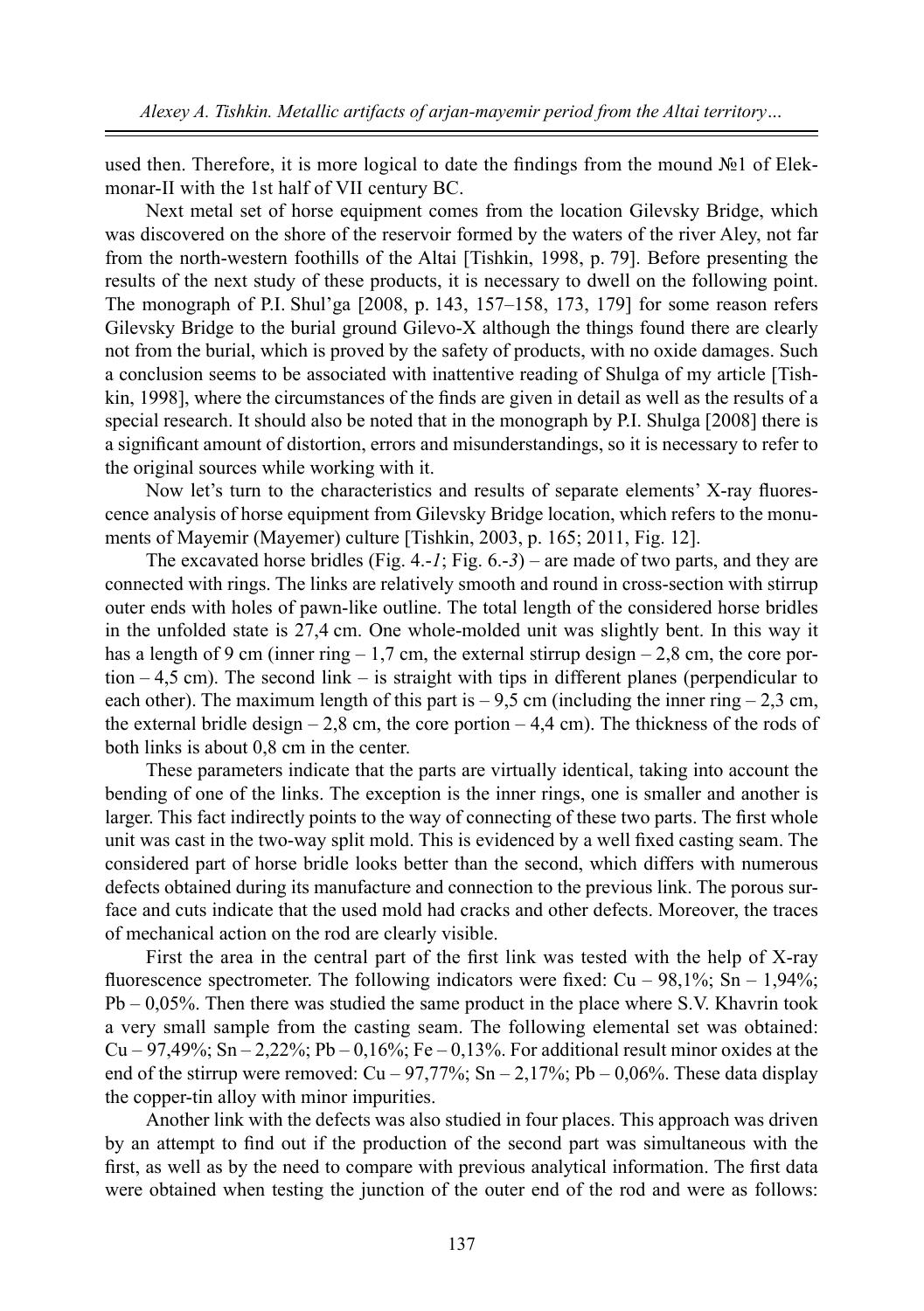Cu – 96,18%; Sn – 3,66%; Pb – 0,16%. Then the influx of casting seam at the location where samples were taken by S.V. Khavrin was studied:  $Cu - 96,1\%$ ;  $Sn - 3,79\%$ ; Pb – 0,11%. The following results were fixed on the surface of the inner ring without the removal of the oxides and then after their removal:

1) Cu – 95,94%; Sn – 3,98%; Pb – 0,08%; 2) Cu – 95,99%; Sn – 3,93%; Pb – 0,08%.



Fig. 4. Site Gilevsky Bridge. Finds (*1–3*) and situational plan (*4*)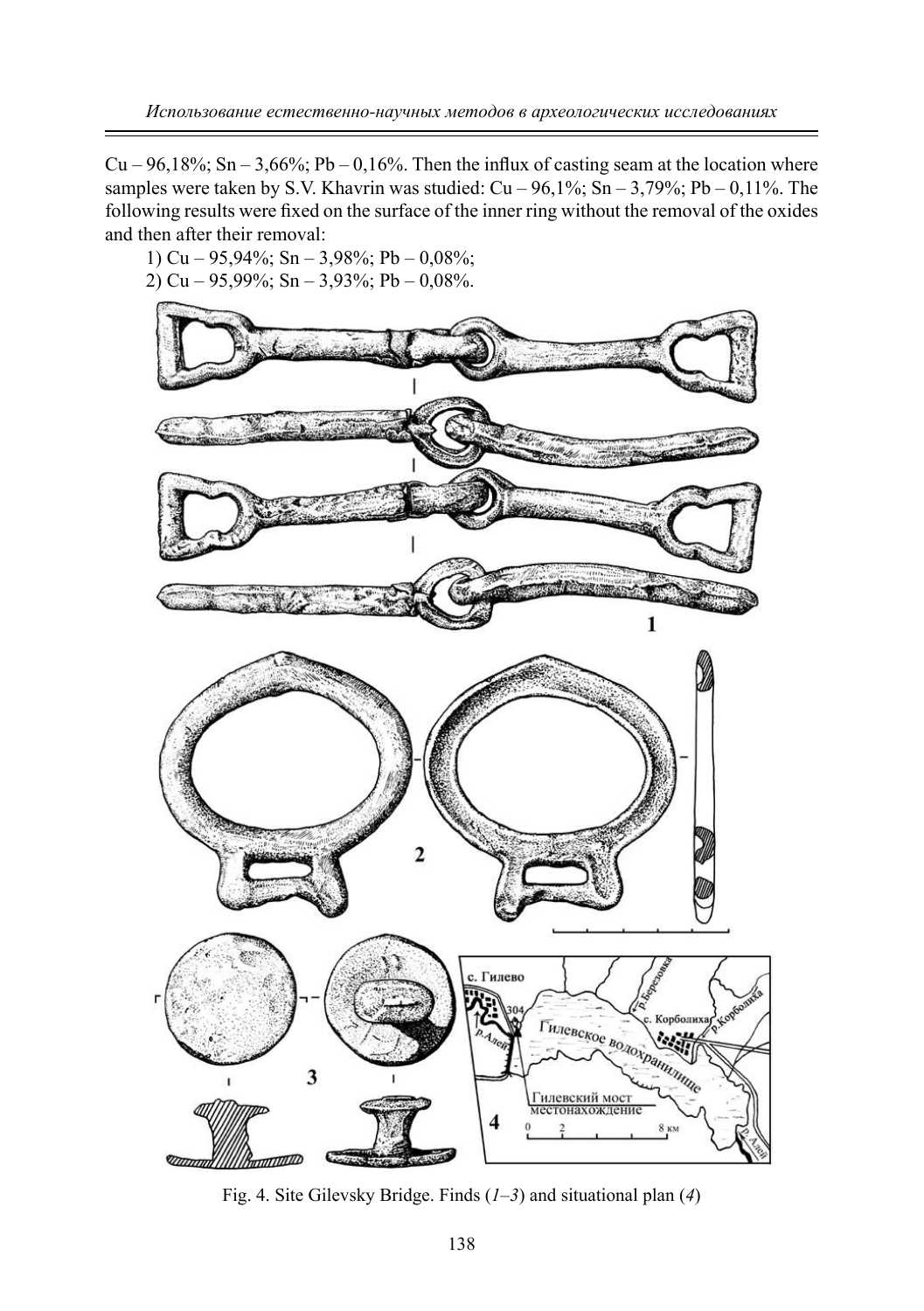*Alexey А. Tishkin. Metallic artifacts of arjan-mayemir period from the Altai territory…*

The resulting figures show that the defect part was made of the same metal. Both links were made with a similar recipe. But the amount of dopant was different. It was less for the first link. This difference didn't particularly affect the functional use. It is more important for the understanding of the process of making of horse bridle. For this case it is an additional argument in favor of manufacturing of both parts at the same time. First there was the cast of the first link, and then the second was attached to the first, which came out to be not an easy task.

The next studied element of the horse equipment – psaly – had a curved, U-shape form. According to the system of bridle straps it can be described as a pinned-perforated (Fig. 5; Fig. 6.-*4*). The product has a shifted from the center of the object pin (and from the center between the two extremes holes on the rod) in the form of a branch with a thorn, and also has three holes, two of which are located on the end of the main rod, and the third – at the end of branches. Psaly was cast in the two-side split mold. This is evidenced by a casting seam all over the perimeter of the product. The absence of this evidence in the apertures supports the idea of the use of special rods in this mold, i.e. holes were not drilled but were received while casting. For this purpose, a special thickening was made around the holes. In cross section, the main rod has an oval shape. The length of the curved product is 13,7 cm, the erected size of the product increases to 16 cm. The thickness of the rod in the center is about 0,8 cm. The diameter of the holes is about 0,7 cm. There are traces of the use of the product for its functional purpose. Mostly it is worn out on the rod under the fork. As for the spike, its original form has been preserved almost completely. In this point, only casting seam was worn out a little bit and a small section on the end of the projection was polished. Slight traces of wearing are visible on both sides of the branch at the point where the psaly was connected with the bit. Based on all these parameters, the product was exploited, but not very long.



Fig. 5. Psaly from a monument Gilevsky Bridge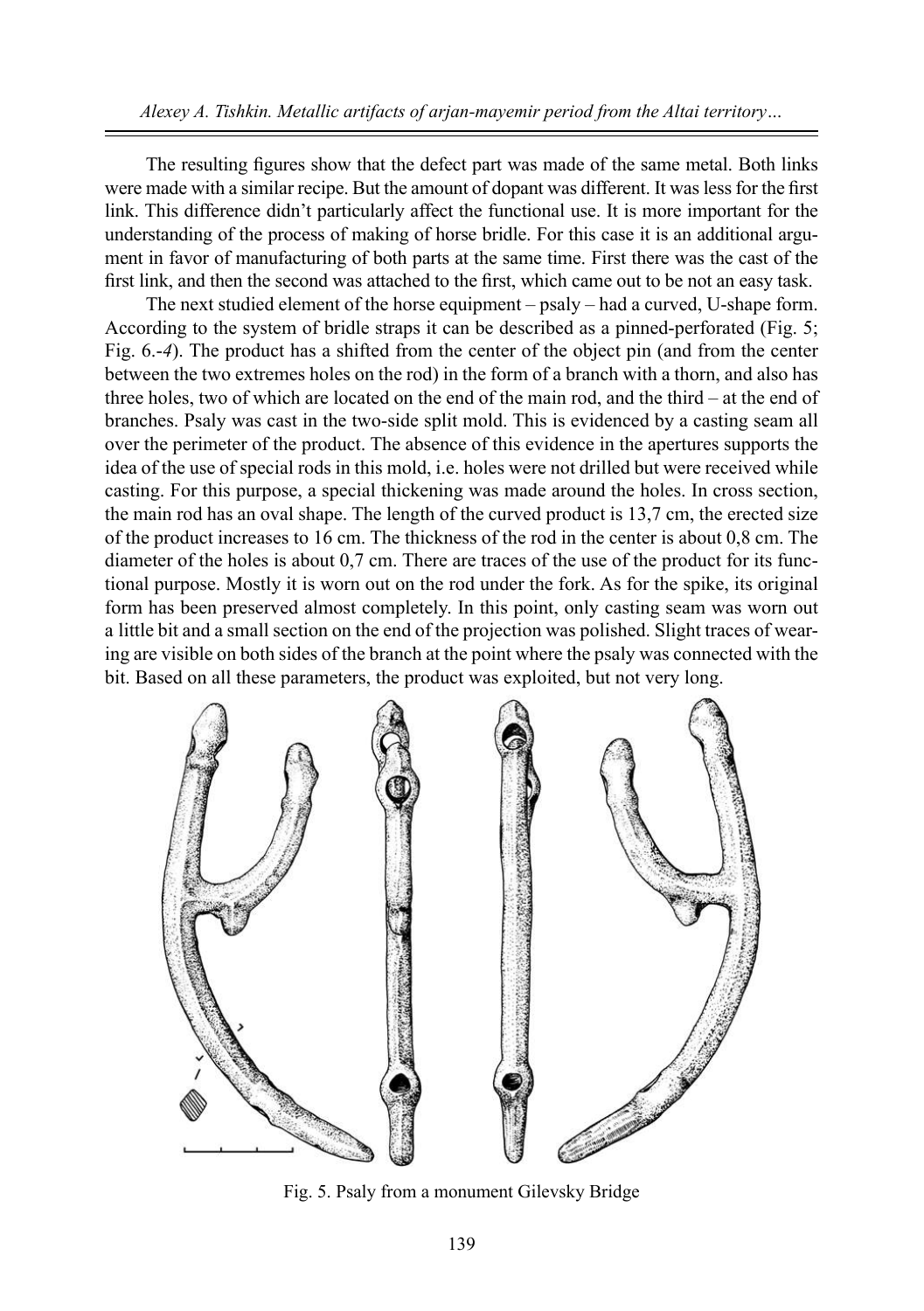In determining of the chemical composition of the alloy the surface in the center of psaly of was tested first thing:  $Cu - 90,92\%$ ; Sn – 6,65%; Pb – 2,43%. These figures show the increased amount of tin and lead compared to the data on the bit. This, apparently, ensures the quality of this part of the horse equipment due to the fact that psaly was subjected to a substantial load. For comparison, the surface of the product was investigated elsewhere. In particular, the pointed end was studied:  $Cu - 88,26\%$ ; Sn –  $8,77\%$ ; Pb – 2,97%.

Then the indicators were checked in the place where S.V. Khavrin took samples from the casting seam on the short «appendage»:  $Cu - 87,05\%$ ; Sn – 7,46%; Pb – 5,49%. Just as in the previous case, without removal of oxides the long end of the fork showed the following results:  $Cu - 84.95\%$ ;  $Sn - 9.45\%$ ;  $Pb - 5.6\%$ . Finally the information about the chemical composition of the main rod, which was cleaned of patina was received:  $Cu - 90.98\%$ ;  $Sn - 7,46\%$ ; Pb  $- 1,56\%$ .

A comprehensive study of psaly consistently demonstrates a copper-tin-lead alloy. During this operation was once again a fixed tendency of intensive surface oxidation of alloying components was confirmed.

The considered bridle in combination with psaly was a unique mechanism in the form of the kinematic chain, to effectively operate the horse. On the basis of this conclusion and after the experimental modeling I stated and demonstrated the idea that the Y-shaped bronze psaly could be used in two ways: forks up or forks down [Tishkin, 1998, p. 87, Fig. 3.-*5–6*]. This idea was repeated 10 years later by P.I. Shul'ga [2008, p. 60, note], but without the reference to the published material of mine.

The next product (Fig. 4.-*3*; Fig. 6.-*2*) was seen in the original publication as a forehead badge [Tishkin, 1998, p. 88]. Further studies have shown that it is not the forehead badge but it can be considered as the right saddlebag clasp [Stepanova, 2006, p. 111]. This item is a circular (diameter about 3.8 cm), a slightly convex bonnet to 0,3 cm thick with a peg in the form of T-shaped protrusion. The item was cast with a wax model in a closed mold. Casting seams are absent and on the surface of the object there are dents from fingers, joints of structural elements which are typical for the plastic material contours [Minasyan, 1994, p. 158]. A molding gate is distinctly observed on the surface of the oval pin (Fig. 6.-*2*). The thickness of the leg of protrusion is  $0.9 \text{ cm}$  in the centre, and its length  $-1.3 \text{ cm}$ , which involves the use of multiple different belts. T-shaped clamp has an oval form with dimensions  $2.2 \times 1.5$  cm, the thickness is 0,3 cm. Similar products are available and abundant among the elements of horse equipment of the "Early Scythian" time [Kiriushin, Tishkin, 1997, Fig. 41.-4*;* 55.-3, 9; Stepanova, 2006, Fig. 1, *2*; Shul'ga, 2008, Fig. 62.-*29–44*].

First the cap with X-ray fluorescence spectrometer was tested, on which there are visible traces of the emery left by the finder for visual detection of metal:  $Cu - 83,89\%$ ;  $Sn - 13,96\%$ ; As  $- 1,12\%$ ; Pb  $- 1,03\%$ . Documented results show the difference with the previous tests on the bit and psaly. For the comparison here's the data obtained in different places of the damaged and intact surfaces:

1) Cu – 83,53%; Sn – 13,53%; As – 1,55%; Pb – 1,33%; Fe – 0,06%;

2) Cu – 83,99%; Sn – 13,91%; As – 1,06%; Pb – 1,04%;

3) Cu – 87,85%; Sn – 10,68%; Pb – 0,57%; As – 0,49%; Fe – 0,41%;

4) Cu – 87,67%; Sn – 11,05%; As – 0,61%; Pb – 0,55%; Fe – 0,12%.

One of the sites on the edge of the cap was mechanically released from the oxides. There were twice checked with the garget:  $Cu - 84,14\%$ ; Sn  $- 14,22\%$ ; As  $- 0,76\%$ ; Pb  $- 0,66\%$ ; Fe – 0,22%; Cu – 86,44%; Sn – 12,22%; As – 0,75%; Pb – 0,41%; Fe – 0,18%.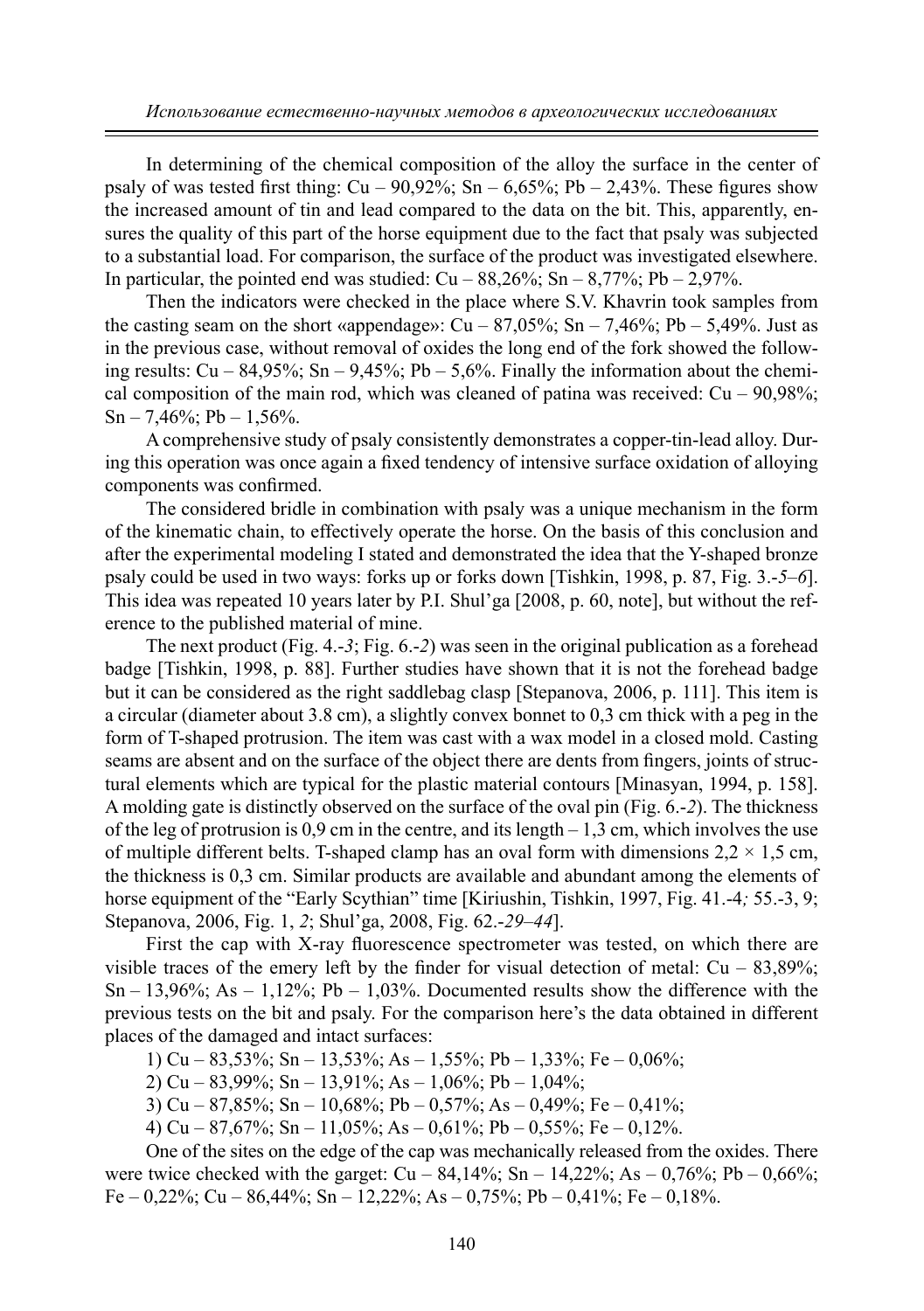

Fig. 6. Gilevsky Bridge. Bronze objects horse equipment

The "neck" of the retainer was investigated separately. First the data on the oxidized surface in the completely different places were obtained:  $Cu - 86,2\%$ ; Sn – 12,56%; Pb – 0,73%; Fe – 0,51%; Cu – 85,36%; Sn – 13,7%; Pb – 0,62%; Fe – 0,32%. Then the area where the dark patina was mechanically removed was studied:  $Cu - 86,13\%$ ; Sn – 12,6%;  $Pb - 0.77\%$ ; Fe  $- 0.5\%$ .

In addition to these results, the information of the alloy composition close to the place where S.V. Khavrin samples were taken was obtained. For this the oxides from the of T-lock of the gate were removed:  $Cu - 86,83\%$ ; Sn – 11,86%; As – 0,64%; Pb – 0,49%; Fe – 0,18%.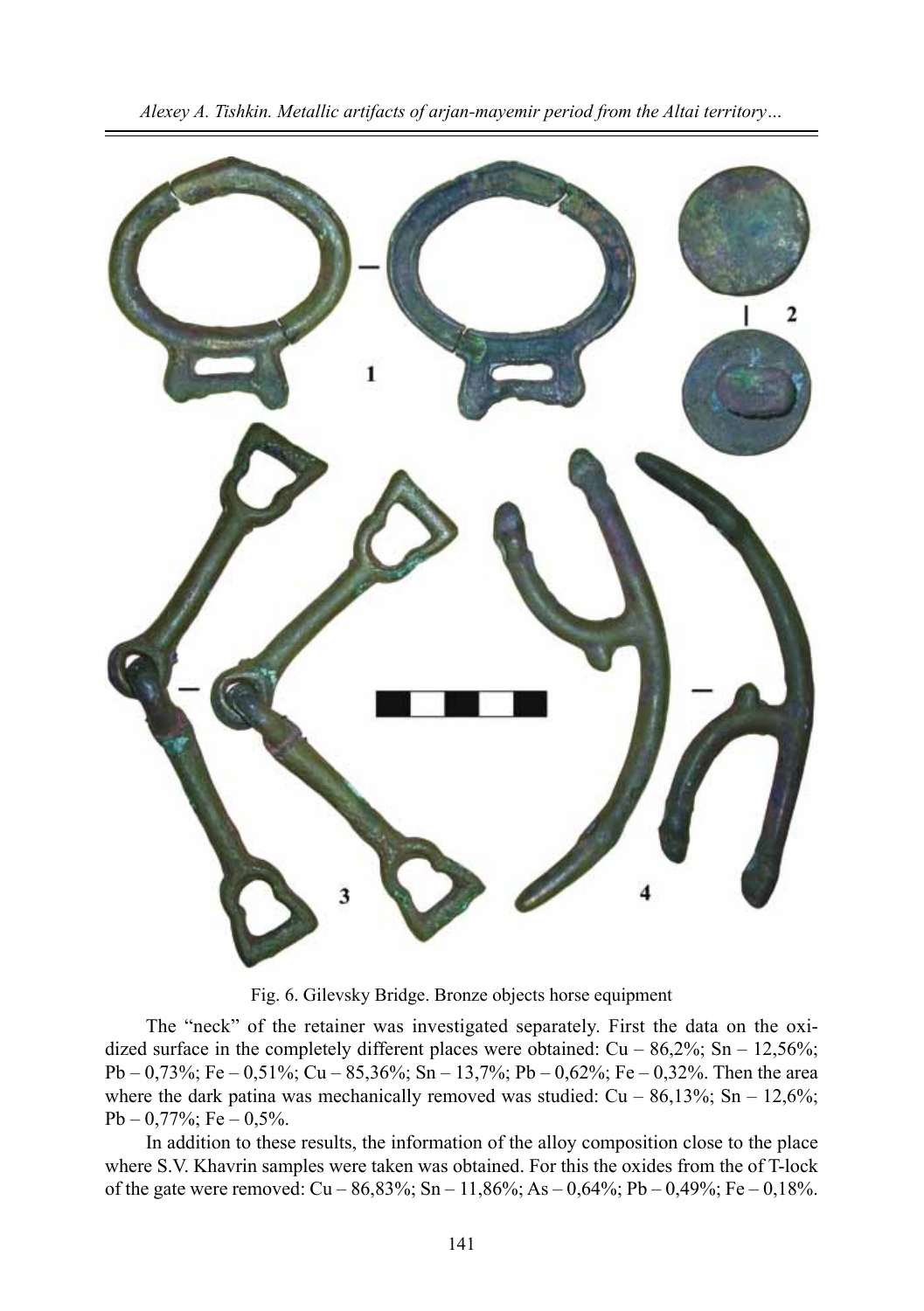The resulting series of results allows us to conclude that the saddle clasp is made of bronze. Fixed heterogeneity of the alloys is typical for the ancient metal objects.

The last of the items found on the shore of the Gilevsky Bridge reservoir is the buckleblock (Fig. 4.-*2*; Fig. 6.-*1*). E.V. Stepanova [2006, p. 111, 113, Fig. 1.-*1b–9b*] names this element associated with a cinch saddle a loop and P.I. Shul'ga [2008, p. 32–43, 95–97, Fig. 62] names it a cinch unit. The product is cast in a closed mold with the help of a wax pattern which is obvious from the signs typical for manufacturing process of such bronze things. Traces of the gate are clearly visible on the panel next to the ledge (Fig. 4.-*2*). The presence of convexity and ribs, in our opinion, is an argument in favor of saving metal with the increasing of the strength of the product at the same time. The dimensions of the oval slot are as follows:  $5.4 \times 4$  cm. The hole in the panel for the belt, which is fixed on this buckle-block has a length of 1,7 cm and a width of 0,4 cm. The missing second buckle could have been similar to the existing, but with pin for fixing adjustable girth belt [Kiriushin, Tishkin, 1997, p. 72–74; Stepanova, 2006, Fig. 1.-*1a, 9a*].

The results of X-ray fluorescence analysis of the represented product are as follows:

1) the lower frame scrapped in panel:  $Cu - 87,04\%$ ; Sn – 12,43%; Pb – 0,53%;

2) the front surface of the product without removing oxides:  $Cu - 84.99\%$ ; Sn – 13,28%;  $Pb - 0,89\%$ ; As  $- 0,84\%$ ;

3) the place of breaking the tip in the framework, where S.V. Khavrin took a sample: Cu – 86,87%; Sn – 11,74%; As – 0,73%; Pb – 0,66%;

4) the projection section at the gate:  $Cu - 85,74\%$ ;  $Sn - 12,41\%$ ;  $Pb - 0,95\%$ ; As  $- 0.84\%$ ;  $Fe - 0.06\%$ .

All these results demonstrate by certain extent, the similarity of the manufacturing procedure with the one of the previous saddle item.

The analogy of above described elements of horse equipment are abundant [Kiriushin, Tishkin, 1997, p. 67, 69, 71–72, 74–76; Shul'ga, 2008, Fig. 52, 54, 62; et al.]. They demonstrate the features of Mayemir culture which is different from Biyken culture [Tishkin, 2011, p. 288, Fig. 12] and has its own specific characteristics, fixed in bronze casting.

### *Conclusion*

All the results of X-ray fluorescence analysis, together with other published data [Khavrin, 2008, p. 173–178] lay the foundation for further study of metal products of Arjan-Mayemir time and for the comparative analysis with the data from the adjacent territories.

#### **References**

Abdulganeev M.T. Mayemir Mounds of Boytygem // Archaeology of the Altai Mountains. Barnaul : Publishing House of Alt. University Press, 1994. Pp. 37–43.

Borodayev V.B., Mamadakov Y.T. Burial Kyrlyk-I and-II Kyrlyk in the Altai // Mountains, Problems of Archaeological Sites in Siberia. Novosibirsk, 1985. Pp. 51–88.

Vasjutin A.S., Sadovoi A.N. On the problem of the Reconstruction of Traditional Livelihood Systems in the Early Scythian Time (Eastern Altai – burial Coo-I) // The Results of the Study of the Scythian Period of Altai and Adjacent Territories. Barnaul : Publishing House of Alt. University Press, 1999. Pp 35–38.

Volkov V.V. Bronze and Early Iron Age in Northern Mongolia. Ulaanbaatar : Shinzhleh Ukhaa Akademiiyn Hevlel, 1967. 148 p.

Volkov V.V. Deer Stones Mongolia. Moscow : Scientific World, 2002. 248 p.

Grishin Y.S. Bronze and Early Iron Age of Eastern Transbaikalia. M. : Nauka, 1975. 136 p.

Gryaznov M.P. The History of the Ancient Tribes of the Upper Ob from Excavations near the Village Big River. M. ; L. : Publishing House of the USSR Academy of Sciences, 1956. 162 p.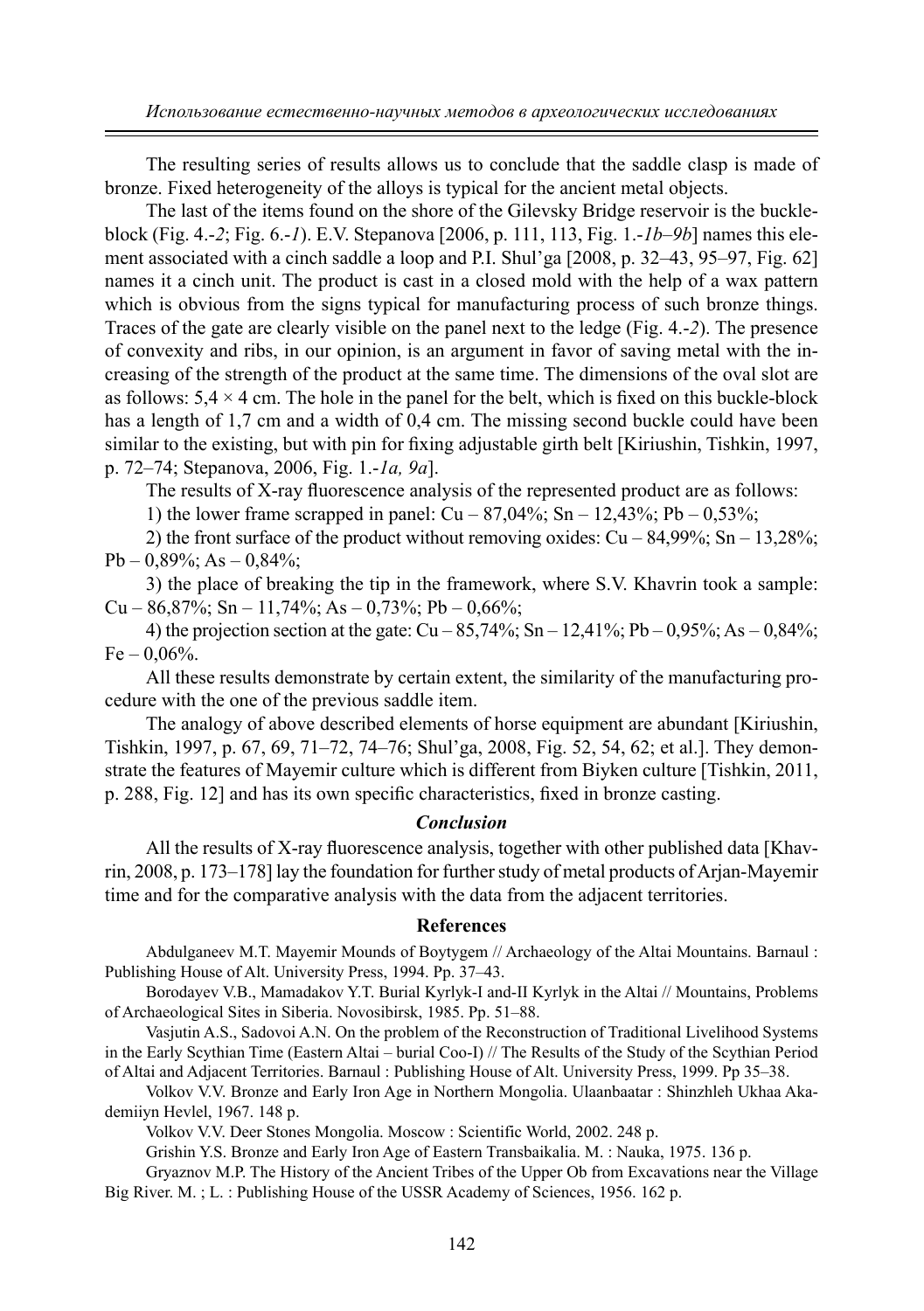Gryaznov M.P. Argens. Royal Mound of the Early Scythian time. L. : Nauka, 1980. 62 p. Eurasia in the Scythian Epoch: Radiocarbon Chronology and Archaeological / A.Y. Alekseev, N.A. Bokovenko, V.A. Vassiliev et al. SPb. : Teza, 2005. 290 p. Eniosova N.V., Saracheva T.G. Medieval Jewelry Craft in Europe: the Main Aspects in the History of the Study // Antiquities of Eurasia. M., 1997. Pp. 286–316. Zavituhina M.P. Mounds and Village Bystrianskaya in the Altai Territory (Excavation of S.M. Sergeev in 1930) // Archaeological Collection of the State Hermitage. Vol. 8. L. ; M., 1966. Pp. 61–76. Kadyrbaev M.K. Burial Zhilandy River Nura, Back Centuries. Almaty, 1974. Pp. 25–45. Kearns T., Martinón-Torres M., Rehren T. Metal to Mould: Alloy Identification in Experimental Casting Moulds Uusing XRF // Historical Metallurgy. 2010. №44 (1). Pp. 48–58. Kiriushin Y.F., Tishkin A.A. Scythian Epoch of the Altai Mountains. Part I: Culture of the Population in the Early Scythian Time. Barnaul : Publishing House of Alt. University Press, 1997. 232 p. Kiriushin Y.F., Tishkin A.A., Matrenin S.S. Monument of the Scythian-Saka Time Tytkesken-VI: the Results of the Study and Cultural-Historical Analysis // "Terra Scythica". Novosibirsk, 2011. Pp. 97–116. Kubarev V.D. Ancient Statues of Altai (Deer Stones). Novosibirsk : Nauka, 1979. 120 p. Marsadolov L.S. Monuments of the Early Nomads in Ust-Kuyume Altai (Excavation of G.P. Sosnowsky and G.P.i Sergeyev) // Archaeological collection of the State Hermitage. Vol. 22. L., 1981. Pp. 11–22. Marsadolov L.S. The Main Trends in the Forms Fished, Psalm and Buckles Horse in Altai in the  $8<sup>th</sup>$  – 5th BC // Outfit of the Riding Horse in the Altai Region in the Early Iron Age and the Middle Ages. Barnaul : Publishing House of Alt. University Press, 1998. Pp. 5–24. Minasyan R.S. Methods for Casting in Bronze Fished in Scythian and Scythian Burial Mounds Time // Elite Eurasian Steppes in the Scythian-Sarmatian Period. SPb., 1994. Pp. 157–163. Minzhulin A.I. Technology Beading // SA. 1990. №4. Pp. 231–240. Orfanou V., Rehren Th. A (not so) Dangerous Method: pXRF vs. EPMA-WDS Analyses of Copper-Based Artifacts // Archaeological and Anthropological Sciences. 2014. DOI 10.1007/s12520-014-0198-z Savinov D.G. Deer Stones in the Culture of Eurasian Nomads. SPb. : Publishing House, St. Petersburg. University Press, 1994. 208 p. Semenov Vl.A. Synchronization and History Monuments of Aldy-Bielsko Type in Tuva // Results of the Study of the Scythian Period of Altai and Adjacent Territories. Barnaul : Publishing House of Alt. University Press, 1999. Pp. 165–169. Stepanova E.V. Evolution of the Horse Harness and the Relative Chronology of the Monuments of the Pazyryk Culture // Archaeological News. 2006. №13. Pp. 102–150. Stepanova N.F. Burials in Stone Boxes and Their Dating // Burial Rites of the Ancient Tribes of Altai. Barnaul : Publishing House of Alt. University Press, 1996. Pp. 54–69. Steppe Zone of the Asian Part of the USSR in the Scythian-Sarmatian time / M.G. Moshkova (eds.). M. : Nauka, 1992. 494 p. Steven Shackley M. Portable X-ray Fluorescence Spectrometry (pXRF): The Good, the Bad, and the

Ugly // Archaeology Southwest Magazine. 2012.Vol. 26. №2. Stupnikov R.N. Tile Graves near the Station // Tin Chita Region, Bronze and Iron Age in Siberia.

Novosibirsk : Nauka, 1974. Pp. 104–109.

Shugar A.N. Portable X-ray Fluorescence and Archaeology: Limitations of the Instrument and Suggested Methods to Achieve Desired Results // Archaeological Chemistry. 2013. VIII. Pp. 173–193.

Tishkin A.A. Burial Structures of the Bijka Burial Mound in the Altai Mountains and the Culture of the Population Who Left Them // Burial Rites of the Ancient Tribes of Altai. Barnaul : Publishing House of Alt. University Press, 1996. Pp. 20–54.

Tishkin A.A. Finds of Some Elements of Horse Equipment of the Scythian Epoch in the Foothills of Altai // Outfit of the Riding Horse in the Altai Region in the Early Iron Age and the Middle Ages. Barnaul : Publishing House of Alt. University Press, 1998. Pp. 78–90.

Tishkin A.A. Jewellery of the Early Scythian Time of the Altai Mounhtains // The Results of the Study of the Scythian Period of Altai and Adjacent Territories. Barnaul : Publishing House of Alt. University Press, 1999. Pp. 184–190.

Tishkin A.A. On the Relation of Biykenskoy and Mayemirskoy Archaeological Cultures of Altai of Early Scythian Time // Steppes of Eurasia in the Ancient and Medieval Times. Kn. 2. SPb., 2003. Pp. 164–166.